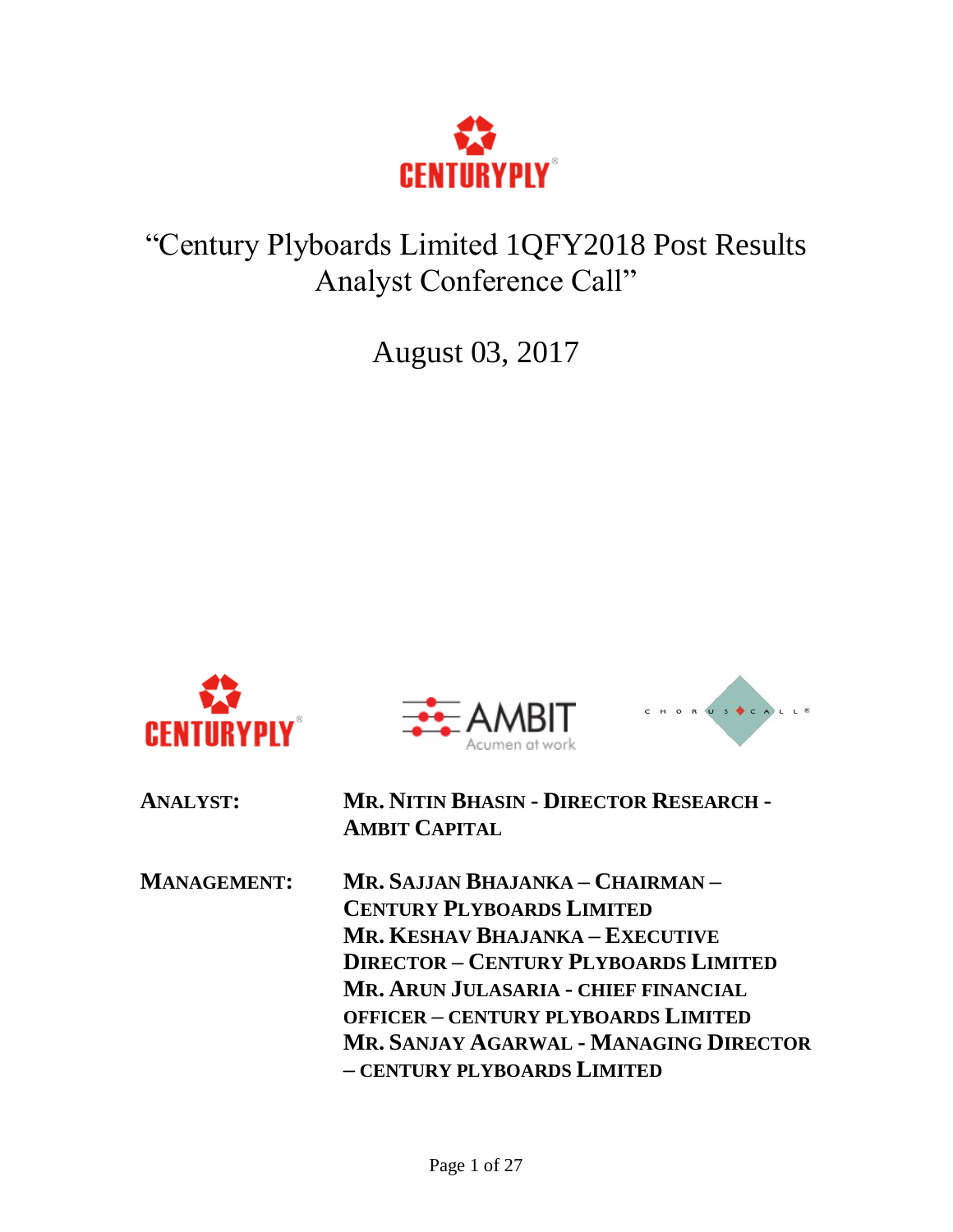

- **Moderator:** Good day ladies and gentlemen and a very warm welcome to the Century Plyboards Limited 1QFY2018 Post Results Analyst Conference Call hosted by Ambit Capital. As a reminder, all participant lines will be in the listen-only mode. There will be an opportunity for you to ask questions after the presentation concludes. Should you need assistance during the conference call, please signal an operator by pressing "\*" then "0" on your touchtone phone. Please note that this conference is being recorded. I now hand the conference over to Mr. Nitin Bhasin, Director Research from Ambit Capital. Thank you and over to you Sir!
- **Nitin Bhasin:** Thanks. Good afternoon folks. Thanks a lot for joining us. We have today all the Senior Management from Century Plyboards with us to discuss the results released the day before yesterday. We have got Mr. Sajjan Bhajanka, Chairman, Mr. Sanjay Agarwal, Managing Director, and Mr. Keshav Bhanjanka, Executive Director, and also we have CFO, Mr. Arun Julasaria. Sir we will start a brief introduction from you in terms of the results and how do you see the market today and then we will open it up for questions. Thank you. Over to you Sir!
- **Sajjan Bhajanka:** I am Sajjan Bhajanka, Chairman of the company and I have with me MD, Sanjay Agarwal, Mr. Keshav Bhajanka, my son and Executive Director and our CFO, Mr. Arun Julasaria. So before we start interacting, I will request Mr. Arun Julasaria to give you a synopsis of the results and the performance.
- **Arun Julasaria:** Good afternoon ladies and gentlemen. Before I start, I shall like to state that this concall is just to discuss company's historical numbers and future outlook. It should be in no way taken as an invitation to invest in the company. Results along with analytical presentations are already circulated to you, so I will just take you through basic figures.

The quarter under review was the quarter of transition to India's historical tax reform GST. There were widespread rumours and differences that there will be much destocking at all levels of traders and retailers and procurement chain will also be considerably disturbed. Our aggressive marketing strategy could overcome destocking problem and we booked growth of around 8% YoY.

The first issue is the procurement of quality of raw material, which resulted in pressure on our bottomline. However, we followed our consistent policy of consistent best quality ignoring adverse impact on the bottomline.

Now I will just tell you the basic figures year-on-year basis we booked at 8% topline growth. EBITDA margins were reduced for the reason mentioned above from 17% to 14%.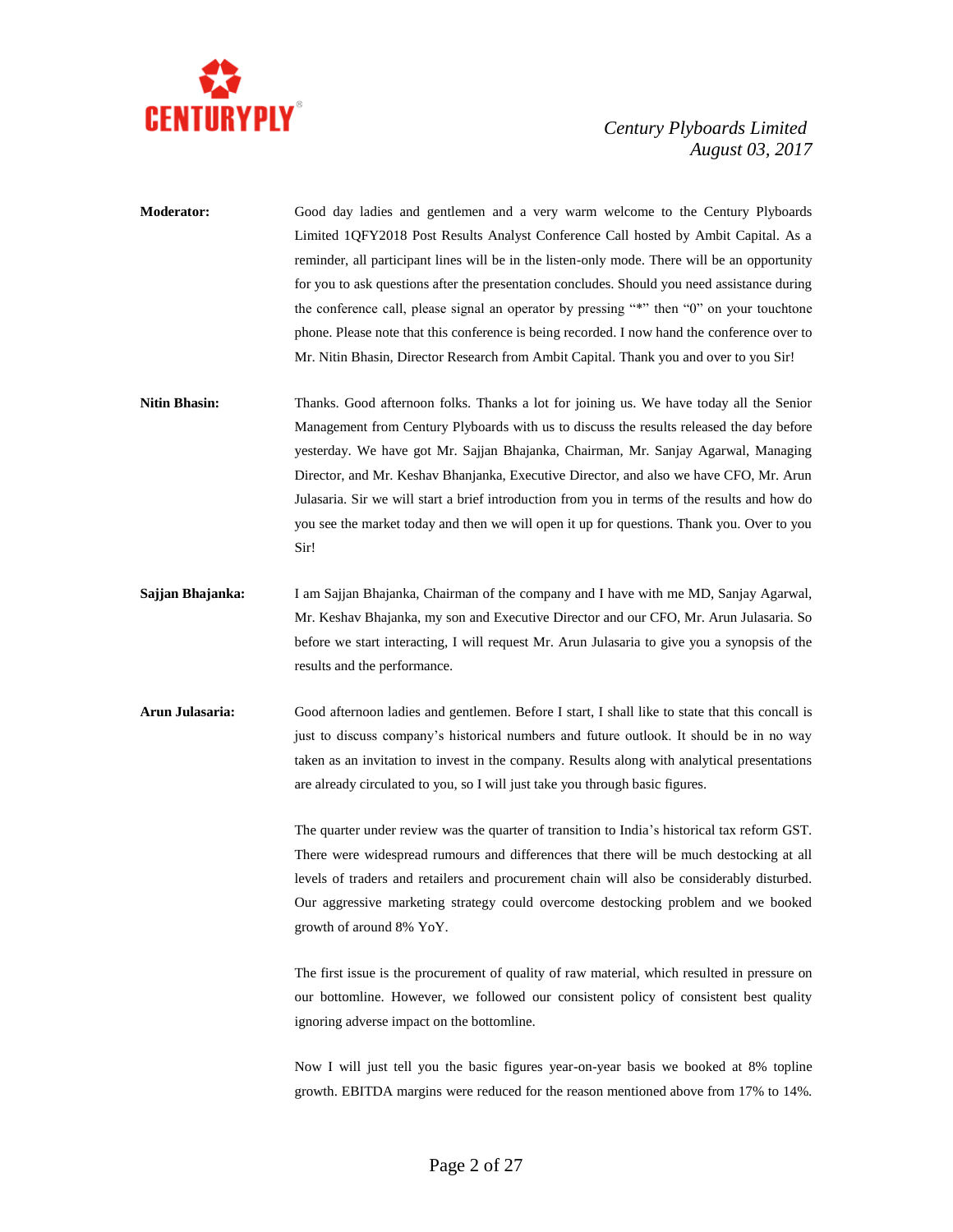

Profit before tax was Rs42 crore against Rs51 crore in corresponding 1Q. Profit after tax also reduced by almost Rs9 crore to Rs34 crore against Rs43 crore last year. Now I request you all to please come out with your questions.

**Moderator:** Thank you very much. Ladies and gentlemen we will now begin the question and answer session. We will take the first question from the line of Prashant Kutty from Sundaram Mutual Fund. Please go ahead.

**Prashant Kutty:** Thank you for the opportunity Sir. Congrats on good sales growth numbers, but just want to ask you firstly with regard to the margin side of it. You were just highlighting that probably the focus of a little more on topline, if you could just little bit explain as to in terms of what are the reasons for a weaker margin performance across all the segments especially both plywoods and laminates?

**Arun Julasaria:** It is a very difficult period because there are a lot of changes going on.

**Prashant Kutty:** I am sorry Sir there is an echo actually.

**Sajjan Bhajanka:** A lot of changes were going on in the industry. The biggest was the GST, so first like it was like a birth pain, so our own laminates duty was reduced from 29% to 30% to 18% and the people they were skeptical in buying the material because they were directly going to lose around 10%, so sales particularly in domestic market was very low and similarly exports very good like last quarter export was up may be around 25% to 30% and first two months again we had problem with the laminate division because we were converting on the sevenday working, so the labours they wanted seventh day to be overtime day. They wanted wages at double the rate for the seventh day, so which we had to fight and ultimately they have agreed on staggered holiday basis week off and now we have increased the manpower and we are operating on seven day, 24 hours and particularly the month of July we have very good production almost all-time high and good domestic sale and good exports, so that way the problem in the laminate has been taken care of.

> Another thing like USP used to be the low raw material cost because we had a unit abroad in Laos and Myanmar and we were getting veneer at a much cheaper price face veneer also and core veneer also, but last year Myanmar Government they banned the cutting the tree and such raw material was not available in Myanmar, so we had to curtail our production drastically. Similarly Laos also we had problem. Laos the government banned the export of veneers and even cutting of the trees, so in Laos and then we have converted one of the unit in the plywood unit and we have already started importing plywood and maybe around 250 containers have already come to India, but the low-cost veneer core and face that is no more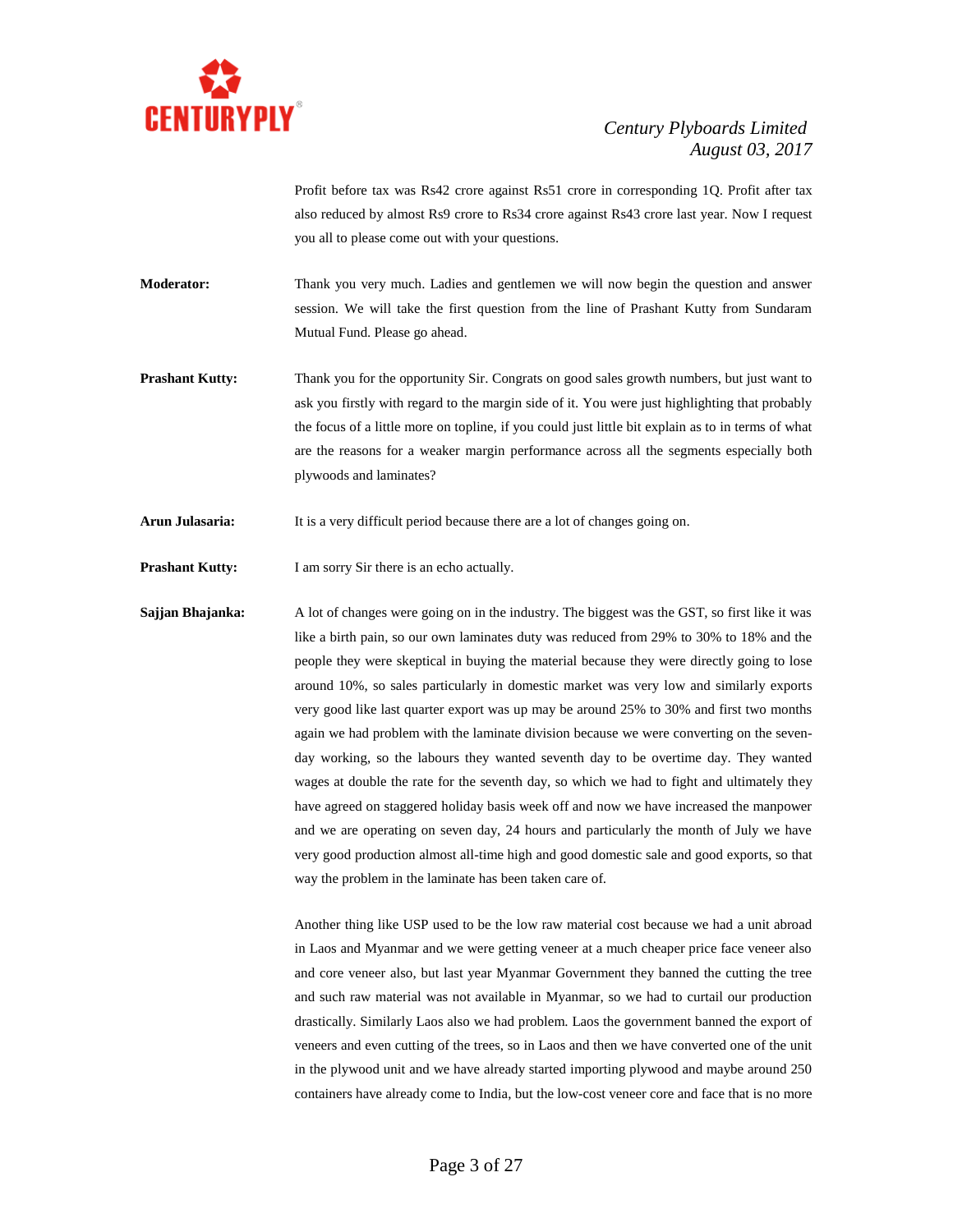

available to us, so that is increasing our domestic cost of the raw material and then otherwise also like glue and other things cost were gradually rising, but just seeing the implication of GST, other things, uncertainties in the market, so we have not taken the price rise and as such margins were squeezed. So now as this part is over, we are expecting that this we shall gradually take price rise and we will bring back our profitability to almost all level, but this may not be possible in the second quarter because anytime we revise price, we have to revise with one month's notice, so almost second quarter would be over by that time price rise impact would come.

That is one thing and then again on the plywood front, we have increased sales and we were expecting a very big jump in the volumes post GST, but it has not happened because so far there is no practical change in our industry because the unorganised they are very much there and so far they are more or less operating in the old style because rather it has become more convenient for them because the way bill has not been introduced. All the states barriers have been removed. There is no check at the interstate borders, so now material is freely moving from manufacturing states to consuming states and so far there is no check and measures, but hopefully within a month or two with the introduction of the E-Way Bill things should improve.

The only thing, which has changed so far they were enjoying up to Rs1.5 crore and almost 75% units were keeping themselves of a total annual turnover of Rs1.5 crore only and so they were enjoying full exemption, so now that scenario no more exists because from the day one from July 1, 2017 they have to pay full duty 28%, so that is saving grace and some of the units who had like customers insisting for the full bill or a different places, so those are facing problem and where the manipulation was going on or the people they were amenable, so there is practically no impact of this, but our sales increased in the month of June also before GST because it was already announced that plywood there will not be any reduction in the duty and in July it was more or less as per the last year, a little bit more than the last year may be 5% to 6%, but now we hope plywood would improve.

Profitability would improve in the future and raw material domestic core prices have come down like Northern India where the plantation timber is available, but we were very much dependant on the imported hardwood for our core, so there the prices have gone up because of Myanmar and Laos problem, so we are also changing to the circumstances and now we are more reliant on the domestic core, so our prices are coming down for core. The MDF we have already commenced the trial production on July 29, 2017, so it will take may be the whole of the August would be consumed in stabilizing the plant and September we hope to start regular production and either somewhere in September we should commence the commercial production or may be as per accounting advice we may commence the same on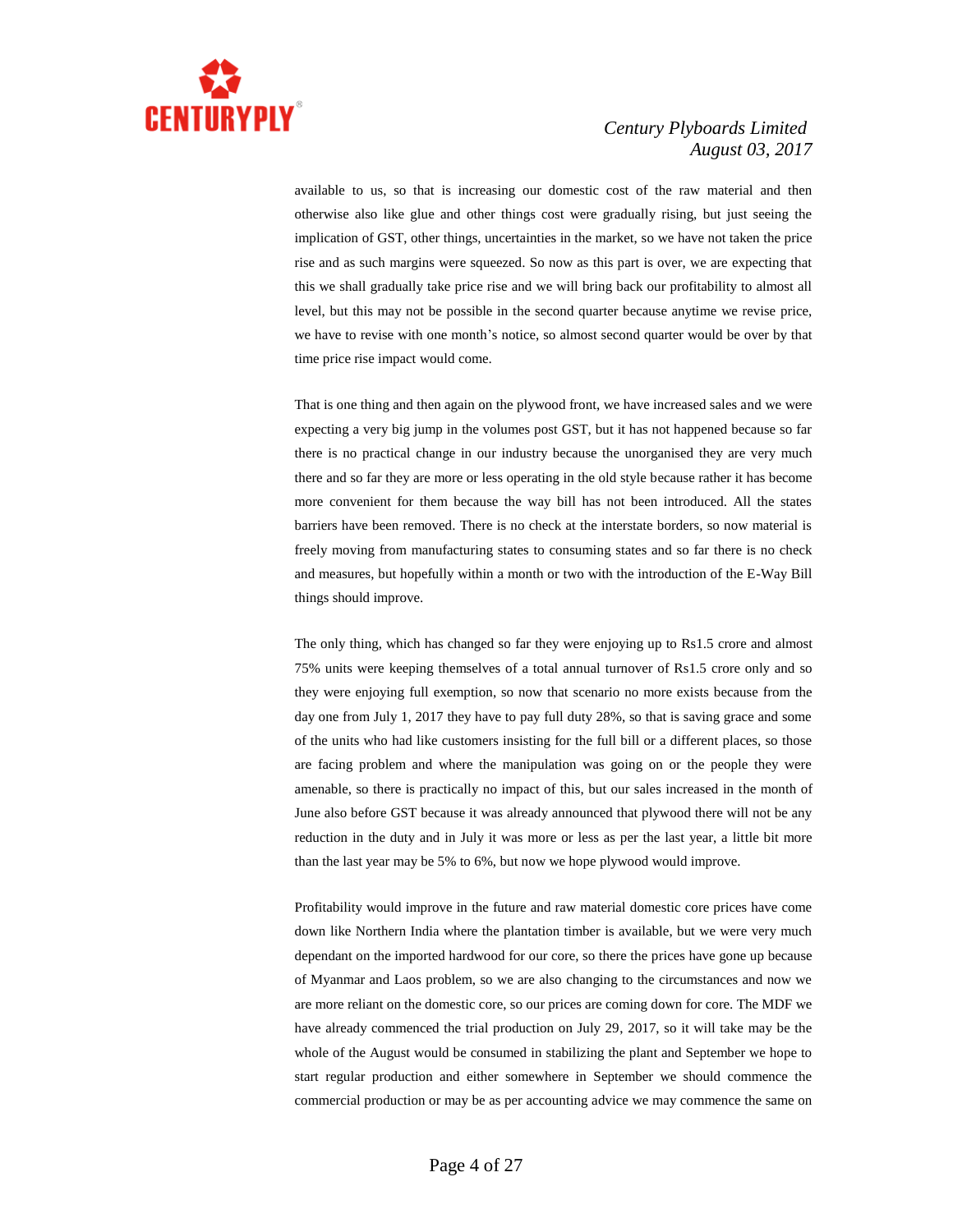

October 1, 2017, so that depreciation could be appropriately adjusted, so that is seen as far as the MDF is concerned, but the first trial run and the coming out of the first board was very, very smooth, quality wise very good. Our entire team and the suppliers they were jubilant and another is particleboard, so particleboard our major competitor was Associated Wood that is a South India-based company, but it was struggling and has become NPA and they were somehow trying to survive and in the process they were offering any price, any cash discount and we had to compete with them. So now I think there is some problem with their production and so from this month, we are operating it full capacity and we have cleared almost entire backlog. So our production this month was around 4,000 cubic meters and whereas sales were 5,500 cubic meters so that is a good sign. My team they are working on revising the price upwards and competitors from North India and due to the GST, they have already increased around 5% prices.

As far as we are concerned there was virtually no impact of GST because in north some units were exempted. They were getting tax exemption. So their scenario is changed now and laminates, yes our expansion is on track. The machines have arrived and hopefully in another two to three months we shall enhance our capacity by another 50% so adjusting four lines are now operating around the clock and at almost 20% over the installed capacity and we have ample export order, ample domestic orders and they probability also more or less on track. CFS division this okay more or less it is normal, not to do much ups and down and gradually there is some impact of GST but now things have settled so there would be normal growth in CFS division so broadly I shared with you. Now I welcome questions.

- **Prashant Kutty:** Couple of follow ups Sir one is you told me that the laminate business you said production and sales actually revised back to normal in July right?
- **Sajjan Bhajanka:** In June arrived and now it is almost July was the whole time high production also and sales both domestic and export together was a whole time high.
- **Prashant Kutty:** Incrementally in terms of the margins, laminate margins should ideally improve because this last quarter would have been a case of leverage, weak leverage, which is why your margin would have been bad; now what should be expected?
- **Sajjan Bhajanka:** Laminates should improve because it is the only product where duty GST is revised downward from 28% to 29% to 18%. So on the inventory in channel and other things there is some impact of the lower revision but now for future it will be good because we are able to reduce prices by 10% and so it will improve our compatibility and market penetration.
- **Prashant Kutty:** And we have reduced the prices already for laminate?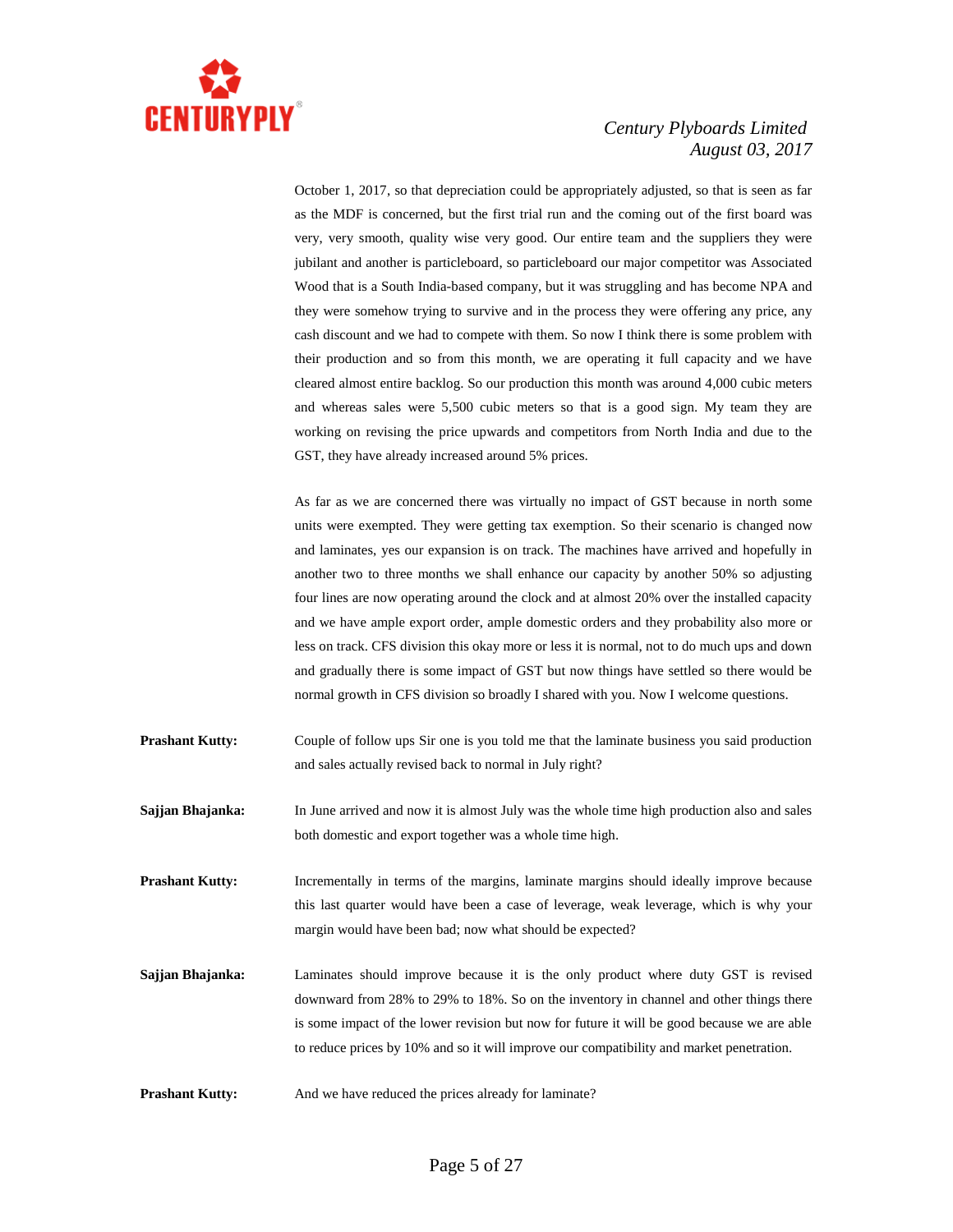

**Sajjan Bhajanka:** Yes we have already reduced.

**Prashant Kutty:** Last thing Sir in terms of the plywood side you said that we will probably not be getting anymore low-cost veneer. So does that mean that we will get back to old EBIT margin regime of 12-13% kind of number because we have been enjoying these good margins for the last two to three years now? So are we reaching that cycle of lower margins of 11%, 12% and 13% because until last quarter we were almost about 15-16% of margin?

**Sajjan Bhajanka:** May be on the cost part there may be 1% to 2% rise in plywood this thing, but we are expecting very strong growth in the volumes so may be on the EBIT front, there would be some impact on the margins, but volume will make up more than that and we are taking measures to reduce our cost so earlier we were importing veneer now we have identified some timber where still exports is permissible and we have shifted to that timber so that timber itself is much cheaper, so earlier like we were importing Keruing timber so the landed cost used to be 600 and veneer price were comparative to the timber price is 600 and whereas our cost in Laos and Myanmar was lower but now we have shifted to another timber which is from Solomon Island and the landed cost of timber is around \$350 and that is giving us almost the same yield so that way our phased veneer cost has come down and but may be there would be 1% to 2% impact on the core and veneer cost due to this and Myanmar would resume in the fourth quarter. Fourth quarter new material will come. They have already allowed the cutting of the trees and they have given the permit for fresh tree activities so we are expecting in January or February, the full supply of timber will come into the factory then onward we shall be able to again enjoy the benefit of low price.

**Prashant Kutty:** Okay, you are saying Myanmar ban has been removed right now?

**Sajjan Bhajanka:** They have allowed the cutting of trees again and earlier also they announced that this ban is temporary for one year. There is a lot of inventory so we want to dilute it and now onward it will be regulated so this time they reduced like the total quantum of permits issued, but it is sufficient because earlier exports were allowed for timber and now exports is totally banned so for domestic industry that this quantity is more than enough.

**Prashant Kutty:** Even Laos the ban has been removed?

**Sajjan Bhajanka:** No. On the veneer export, the ban remains, which is why we converted into the plywood and now seeing the profitability and other things in plywood may be we shall enhance the private capacity for that.

**Prashant Kutty:** Thank you very much Sir and all the very best. Thank you.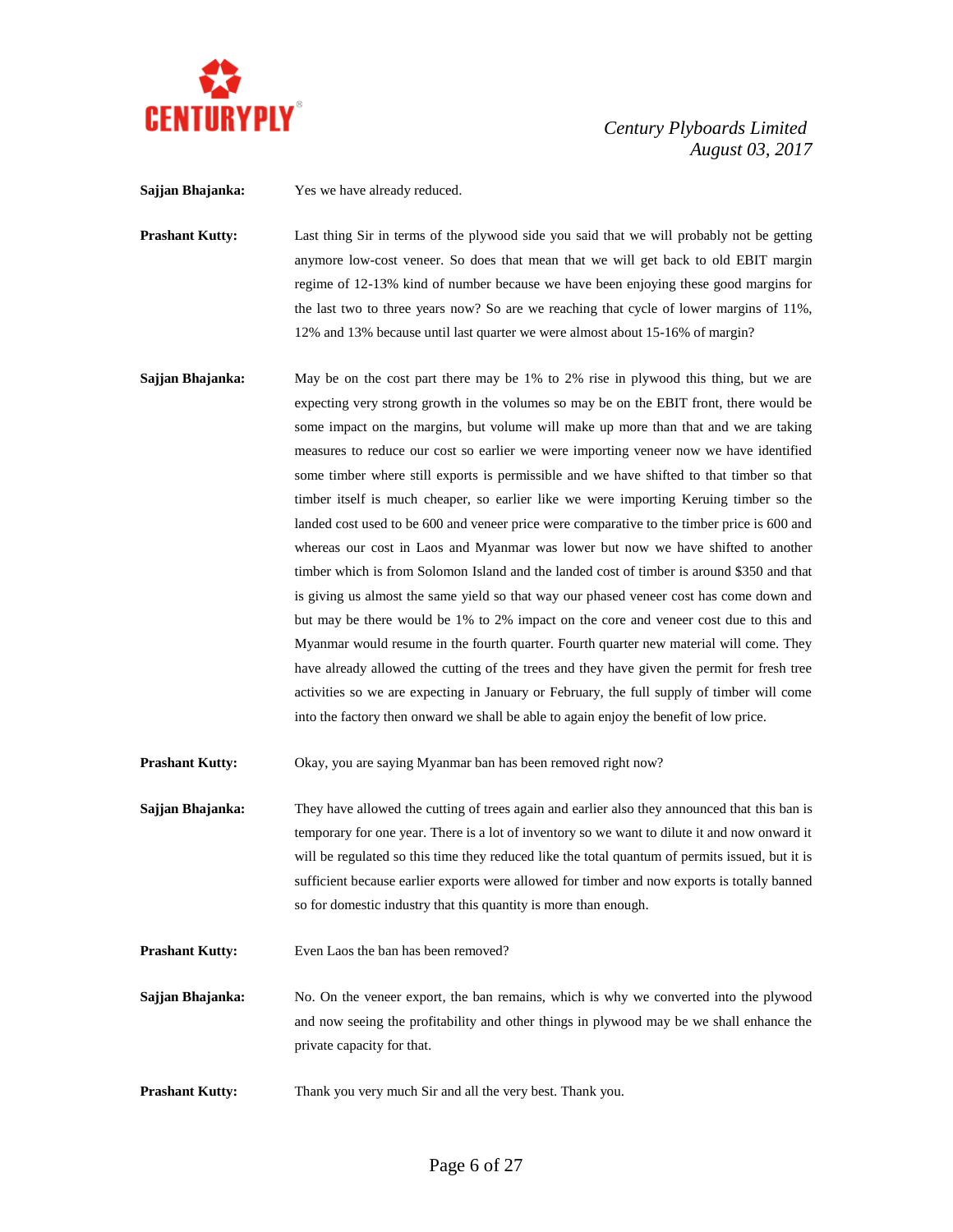

**Moderator:** Thank you. We take the next question from the line of Anshuman Atri from Haitong Securities. Please go ahead.

**Anshuman Atri**: Thank you for the opportunity. Congratulation for the performance in a difficult quarter.

- **Sajjan Bhajanka:** Thank you for congratulating, but we are also not very happy. Last so many quarters we were able to improve the performance so our entire team now they are banked upon to improve the things in future.
- **Anshuman Atri**: Sir my question is regarding aggressive marketing and advertisement spends. So what all steps were taken by Century to grow volume in this quarter and I am sure the industry would have seen decline in terms of volumes?
- **Sanjay Agarwal:** What we have done is that in the last four or five months instead of being on the television and all other advertising, we have gone to the market now and we are doing the market activities in a very big way and we have seen that this market activation is giving us immediate returns. So we believe that this is the basic reason for our growth in the 1Q otherwise earlier we were advertising on television, which was building our brand, but was not giving us results in our sales, brand for a long-term, but no results in the short-term, but this market activation is really helpful that has good have immediate result in the market.
- **Anshuman Atri**: So was there any increase in equity spends on advertisement and marketing?
- **Sanjay Agarwal**: No we have very firm rule of our Chairman that we must limit our expenditure on advertising and promotion within that particular percentage, which we have never exceeded in any of the years.
- **Anshuman Atri**: In terms of demand for the plywood so you mentioned that July onwards the laminate demand has improved so how do you see for the next, in the second half what kind of volume growth you will see in your plywood segment and how would expect the industry to grow in the second half?
- **Sanjay Agarwal:** In laminate actually the 10% duty has gone down. So we certainly believe that we will have much better market in times to come. As far as plywood is concerned we are very, very positive, but for the moment for this quarter because the government has delayed the introduction of e-way bill, the smaller manufacturers are actually having a full day because now they do not have any kind of check post, they do not have any way bill which was earlier there by the states and now they do not have e-way bill also so they are having field day absolutely right now for this quarter I do not see much growth possible for people like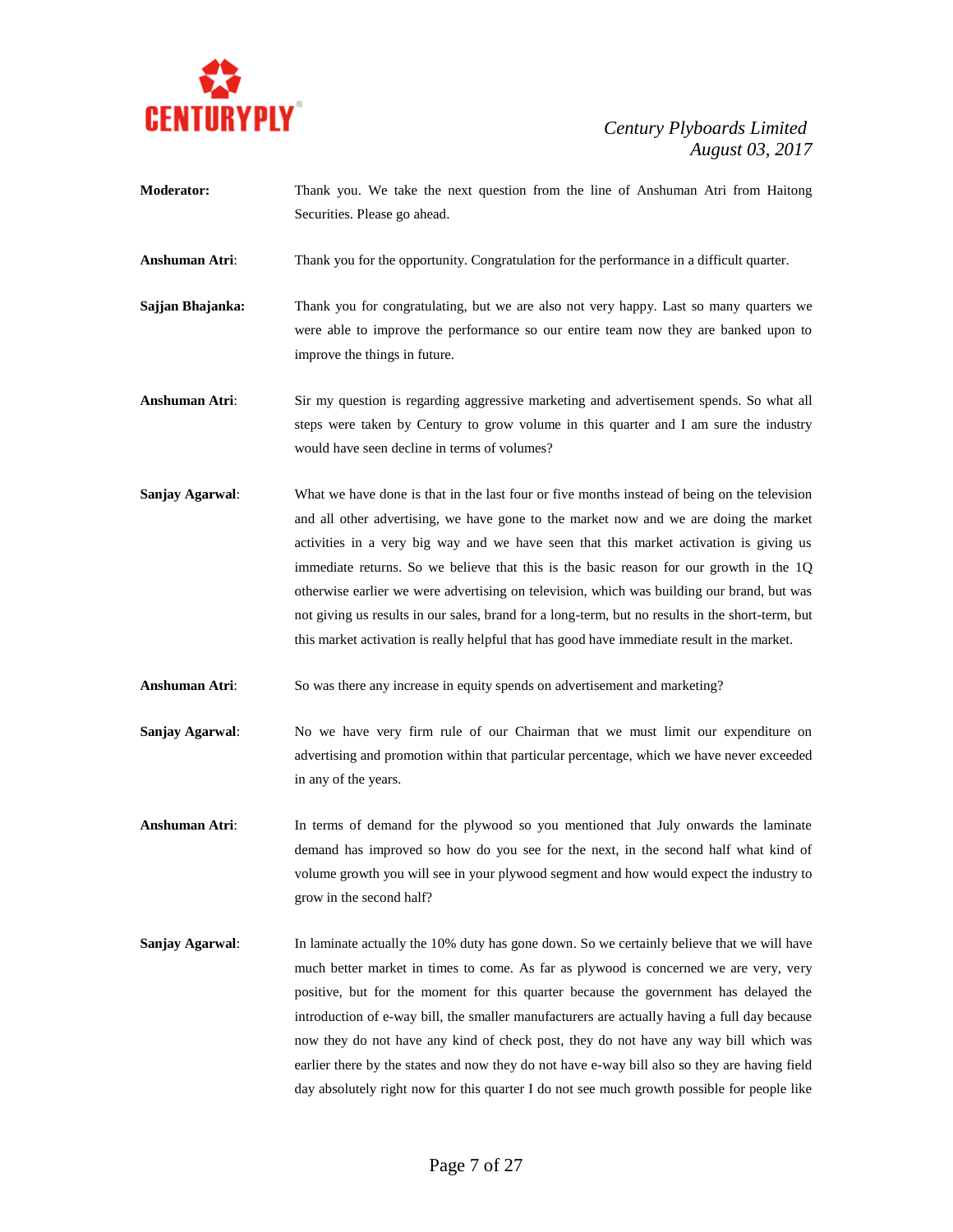

us but the moment e-way bill will be introduced at that time, they will have tough time. I am talking to them and they are also very, very worried about this and when e-way bill come, they will not be able to do as they are doing, but they are taking a short cut for a short time so it is okay. So I think the volumes will build up only from 3Q and we expect much better volumes in 4Q only. If e-way bill were introduced from July 1, 2017 then you would have seen volume growth from 3Q, but now we expect the volume growth from 4Q.

- **Anshuman Atri**: Okay Sir, second question is regarding cost saving. So you mentioned about this rooftop solar and other initiatives being taken by Century so what is the potential savings we can see in the next one year or two years what are all the initiatives, which you are taking?
- **Sajjan Bhajanka:** We have almost 25 lakh square meter plus square feet plus, 25 lakh square feet plus area under all the factories and if we install rooftop this solar cells, then at least daytime we still have free power that we will be there so and now we are like contracting the people so the cost is around Rs5 crore per megawatt so that is very viable. The power cost would be much lower than our present cost so two things would be there we shall save on the power cost and the first unit we are installing it is Chennai unit and if it is successful then simultaneously we shall install solar power, solar cells in all other units.
- **Anshuman Atri**: Thank you Sir and all the best.
- **Moderator:** Thank you. We take the next question from the line of Kunjan P from JP Morgan. Please go ahead.
- **Kunjan P**: Thanks for taking my question. Just two clarifications one on this with regards to the unorganized small players. I am slightly confused if we are facing so much RM pressure and constraints in terms of whereas place is banning the cutting of trees are not the RM constraints in anyway affecting the competitive positioning of the small players how are they managing to deal with it? Secondly, on the margins and this is where I have struggled in the past also that we tend to see a lot of volatility in the margins specifically for the plywood segment. So what is realistically that you would target that this is a longer sustainable margin for the plywood segment?
- **Sajjan Bhajanka:** Earlier our biggest pain was competition with the unorganised. We were paying almost 28-30% taxes whereas they were enjoying full freedom from taxes so that was the scenario and then they were doing all clandestine removal and all other things so now at least legally we have come at the level playing field and the smaller players, they are very much worried because this is the question of time way bill government recently allowed the state government to reintroduce way bill at their level because lot of state governments their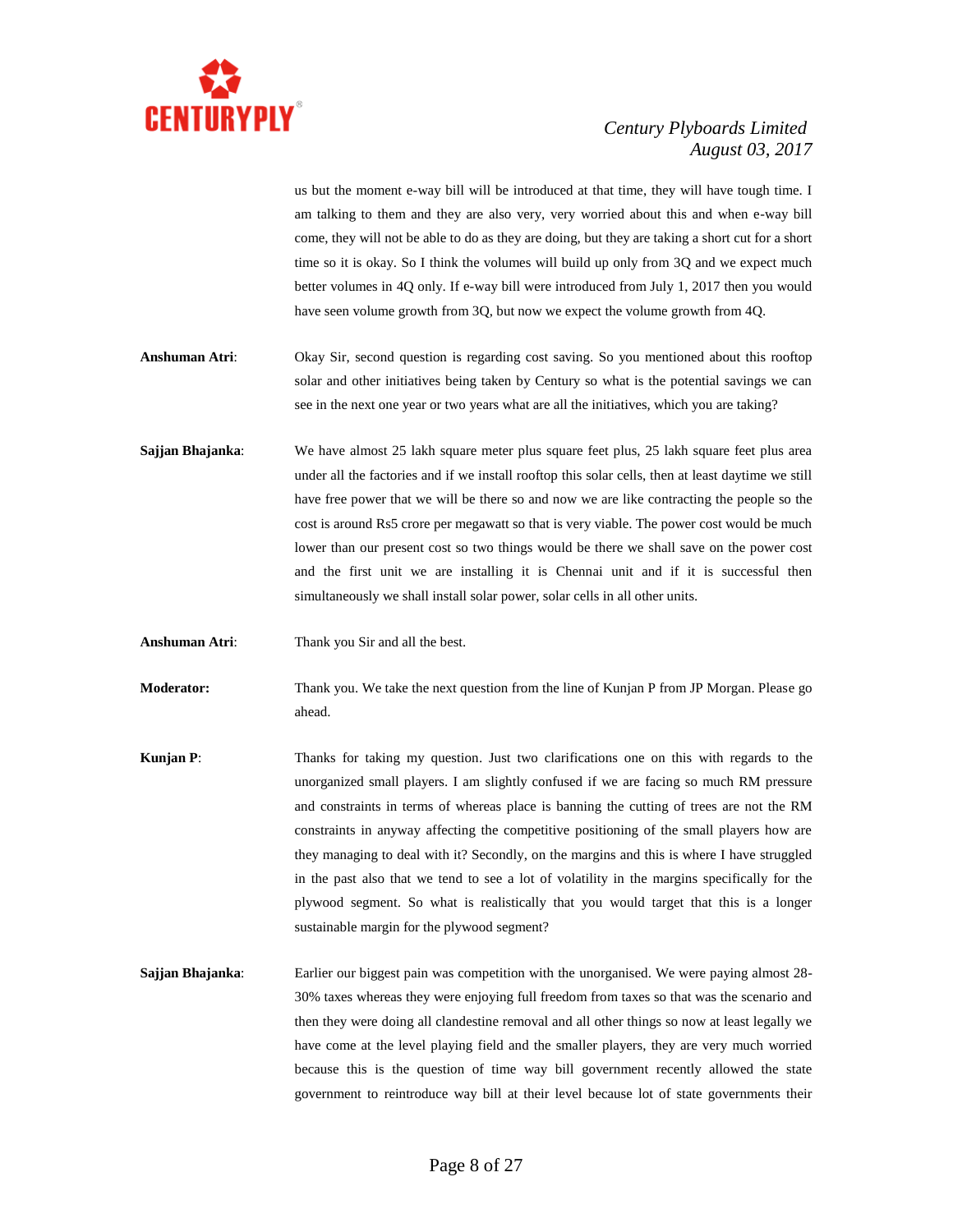

complain about this so many of the state governments, they have already introduced and when the central way bill would be implemented in that case they will be withdrawal the state way bill, and then central way bill would be connected with the central computer system so it would be e-reversible and like once when that the validity of e-bill is one day to 15 days, as per the distance but now what they do issue one challan and keep on rotating that the same truck will come deliver the material come back, deliver the material so in eway bill that will not be possible because the moment it is issued it will contain the description of the goods, the challan number everything, destination and source. So that way it will very difficult to manipulate later on and now.

**Kunjan P:** Raw material in the sense that core and the face veneer?

- **Sajjan Bhajanka**: But now in India we have plenty of plantation timbers and plantation timber of both the types, hardwood is also there; softwood is also there, like popular and these things are categorised as softwood. Eucalyptus is a hardwood, **(inaudible) 29.41** South, Silver Oak these all hardwood, rubber is in the medium category so that way we have plenty of timber, India is surplus in plantation, prices of plantation timber have come down. So this scenario is good for us for the small players but taxation is making a big difference because earlier plywood was available at 50% of the price and still people were buying our product and now they cannot sell at 50% to the price so the best could be 70% of the price and then may be we shall have a bigger share of the market, but as far as raw material is available there is no problem only there is some problem for the phased veneer so that somehow our new area is open for phased veneer that is Gabon, there is another timber Acume so that is started replacing the market and we are now dependent on the PQ variety, which is coming from Solomon Island and then Myanmar would resume production from last quarter of this financial year and from Laos there we will get finished product.
- **Kunjan P:** Okay and on the margins, was there any kind of discounting that we did in this quarter because our growth is completely at odds with what the market would have grown or the largest competitor of yours has grown so was there any kind of aggressive marketing push or any price discounting that you guys did in the last year?
- **Sajjan Bhajanka:** The one clear thing was that we have not raised our price. So far in once or twice a year we are increasing the price as per the increase in the raw material prices, glue prices, the labor, electricity so they are constantly rising and accordingly we are also adjusting our sales price, so this year we have not taken but the last few months under particularly this quarter we have not taken any rise whereas the pressure on the cost that is one thing and second thing so far we were very, very conservative. We were not compromising on the profits and margins even sometimes we were compromising on the volumes so this time we have taken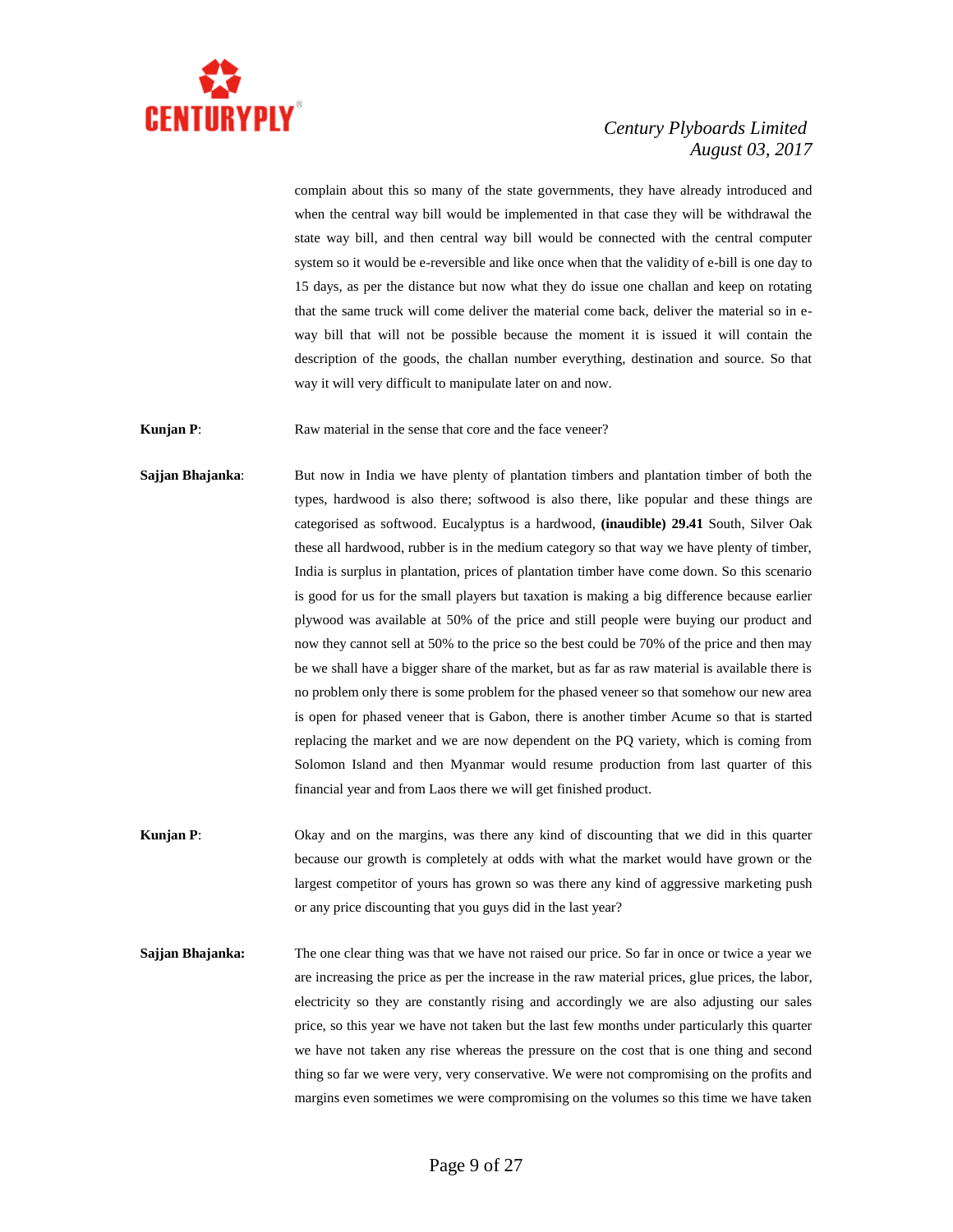

because foreseeing the future this time, we are little aggressive and we are like aiming for higher volume also so we are compromised a little bit with the profitability. I think Sanjay can add some.

- **Sanjay Agarwal:** We have not seen any difference at all, but only because of our market activation strategy we have gained the attention of the market and that is why we have gained this share.
- **Kunjan P:** Thank you so much Sir.

**Moderator**: Thank you. We take the next question from the line of Dheeresh Pathak from Goldman Sachs Asset Management. Please go ahead.

- **Dheeresh Pathak**: Sir this e-way thing if you can explain again not very clear first of all I do not understand what it was and how they are benefiting? Unorganised is having a field day you said, can you just explain again the field day?
- **Sajjan Bhajanka:** Yes in this GST mechanism the people they have to issue challans, send the materials and then they have to file return starting from  $10<sup>th</sup>$  of next month and up to  $20<sup>th</sup>$  of next month, there are three types of returns so  $10^{th}$ ,  $15^{th}$  and  $20^{th}$  and until for this 40 days they have not taking off the document only there are generating document and it is with them so with eway bill the moment they dispatch material from their factory, they have to generate e-way bill where they have to give all the details of the material, quantity, price and who is the ultimate buyer, his address, the distance and as per that depending on the distance this eway bill would be recorded in the central computer system and where they will also record all the details. It will decide the tenure of the bill if it is within 100 kilometers destination then it will be valid for one day only and maximum it is valid for 15 days from the day of generation. Suppose it is generated from Hoshiarpur, Punjab, and it goes to Trivandrum, Kerala, so the maximum permissible 15 days would be allowed, so it is like that mechanism and every truck, every vehicle consignment has to carry e-way bill. If it is not found then they will confistigate goods, they will impose very heavy penalty, so that is the stipulation and there may be some accidents something then transporters they are allowed, they can generate a secondary e-way bill where they will give details of the original e-way bill, reasons for the delay, any accident anything and then the new e-way bill for the extended period would be generated. So now this mechanism is not there. Earlier mechanism, the state waybills those are also not there and there were checkposts on all those states borders, so they are also removed. So that way now their life is much easier until the e-way bill introduced.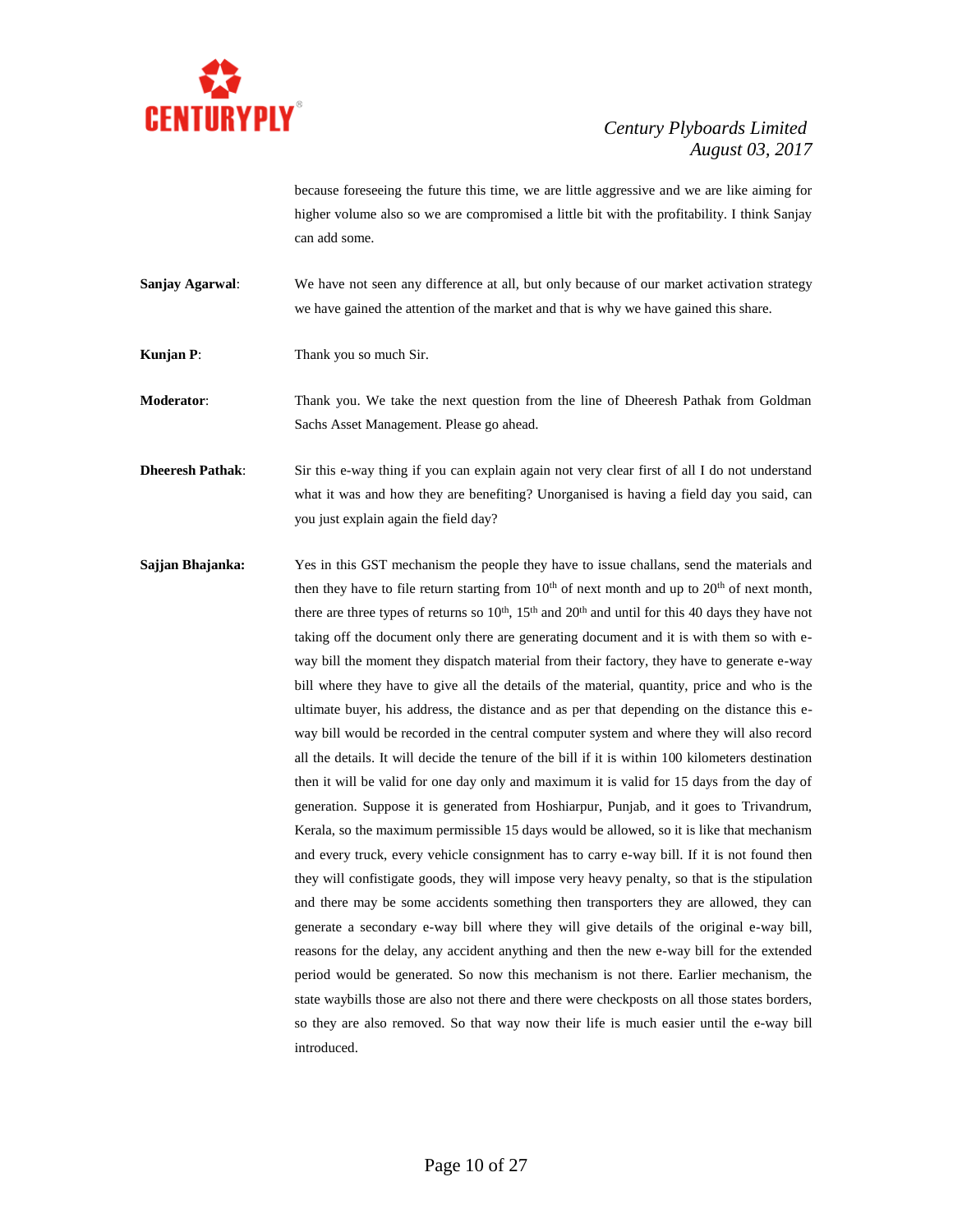

**Dheeresh Pathak:** The other benefit of the GST regime was that everybody in the value chain would want input credits and therefore somebody who is using unorganised goods would not be better off because he cannot then further claim credits on the value ad that he does, so that also suppose to benefit organised players right, so even though this e-way bill is not there and therefore those check points are not there, so this is more like a logistic thing where they are having advantage because they can go and check across borders, but that other benefit – the earlier benefit that of having input credits being available so that also supposed to benefit that benefit you are not seeing?

**Sajjan Bhajanka:** No. We are seeing that benefit. There's CST and other things. Cost has reduced by 2% then another thing is multiple implication of CST and then due to the checkposts removed on the state borders so the trucks are moving very fast, so already 10%, 15%, logistic benefit is there, which we are experiencing and then any country or any trade or any profession there are people may be 10%, 15% are there, whatever duty is imposed they will comply and there are 10% to 15% people whatever low duty imposed, whatever benefit you give they will not comply, they will cheat there and majority this 70% would be influenced by the rate of duty, by the compliance level, by the checks and measures, by the penalty, so the strong is mechanism of monitoring it more and more people will start complying and logistic cost will come down. Now we had to keep godowns on every state and in Maharashtra inside the Octroi, outside the Octroi, so all things have passed so that way now we are like taking measures to create may be seven to eight hubs in the whole country, so from those hubs we can send material within 24 hours to any shop, so that way that will reduce our logistic cost and then these barriers are not there, or other things are not there then we can take benefit of like other mode of transportation like Kolkata to Chennai we can send from the sea route, containers through the small ships, similarly railway we can use now, so the containers through railway, through ships so that way the logistics would improve and with the higher compliance then everybody start paying tax, like Mumbai many of dealers they are not buying material from those unorganized material. They say we want bill, we want full GST paid, if you can give we will buy from you and we have some extra like sales from people diverting from unorganized to organized.

**Dheeresh Pathak:** So in such cases, clients you are taking from unorganised and now are wanting unorganised, suppliers to pay taxes and GST compliant bill, so they, the unorganised would have had to increase prices right to that extent?

**Sajjan Bhajanka:** Yes, because there are two things, one is like our ultimate buyers, so there may be around 40% are institutional, they need full bill, they will pay by cheque, they need full bill and then 60% are domestic buyers or for house, there are also people they are working through the architect, interior decorators, contractors, so they also need full bill and this is going on,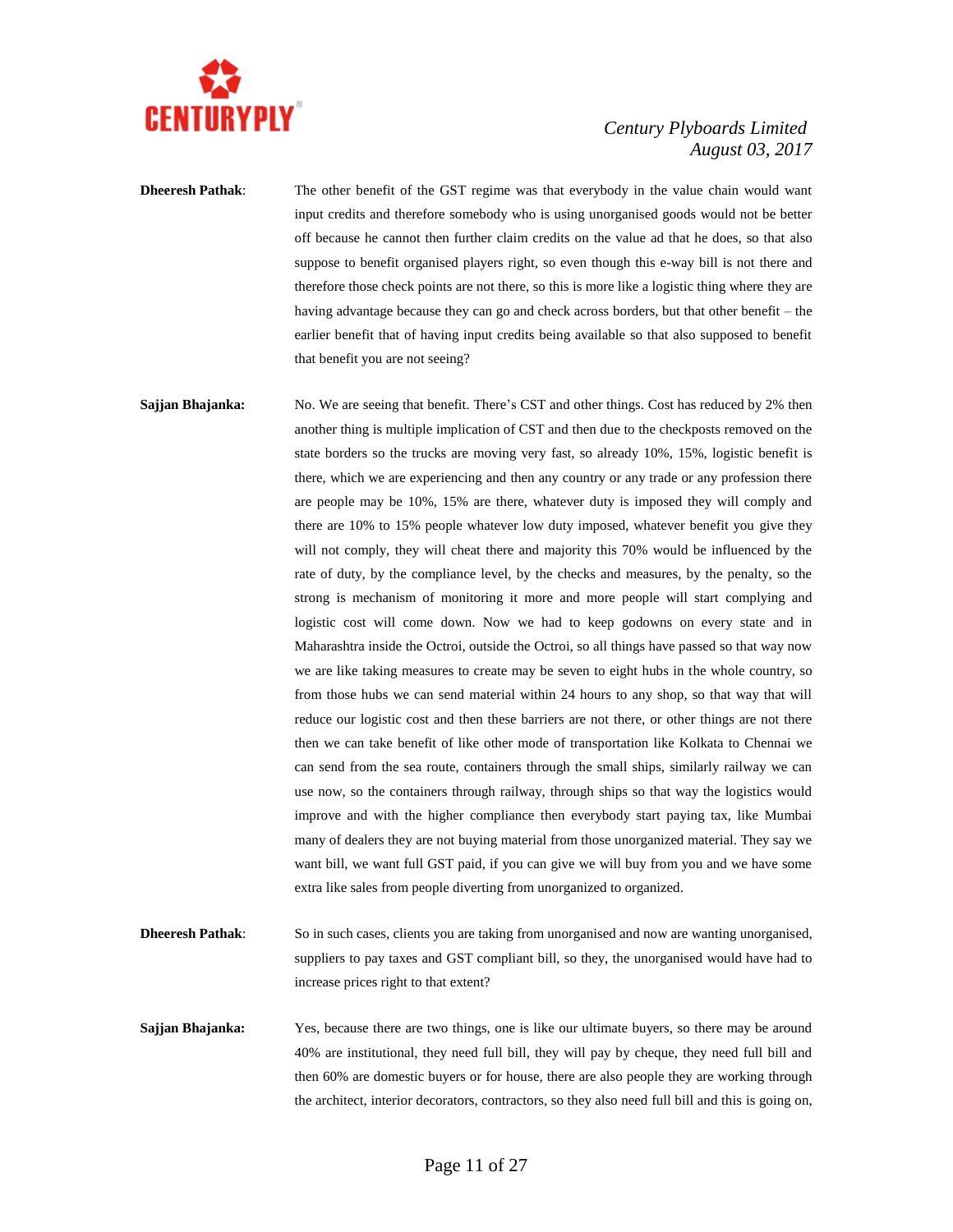

but say X, Y, Z or somebody sell it, people going for furnishing through the contractors they do not bother about the bill. If it could be proved that they are getting cheaper material without bill so they will go for that.

**Dheeresh Pathak**: Thank you so much.

**Moderator:** Thank you**.** We will take the next question from the line of Jignesh Kamani from GMO. Please go ahead.

- **Jignesh Kamani:** I want to understand more details on the Myanmar now timber I can say the cutting is allowed, but are they allowed to sell or only they have to supply to government body and only government body will be able to supply to or export to the other participants or buyers?
- **Sajjan Bhajanka:** No, earlier also technically Myanmar Timber Enterprise that was only agency authorised for cutting the forest or supplying to the mills, so what they are doing they were issuing permits and all the loggers they were appointing each contractors and those contractors were operating on behalf of MTE, Myanmar Timber Enterprise, so they were like bringing the material and it was delivered to their depots mainly in Yangon and they were paid charges as cutting charge, as rafting charge, as transportation charge and that way they were paying and at the same time there were two categorisation of material, one was for export, and one was the export reject, so export reject usually they were allowing those contractors to buy at the government price and then government has reserve price say around 50% material government was directly taking through their depot and in that depot government was auctioning that material and where they were commanding premium in the auction and at the same time whatever free sale they allowed to the contractors, the contractors were taking premium like suppose we are buying from X contractors, so government is \$400 per stem, so they will negotiate okay, we can supply you at 300 premium, so at 700 that rate is fixed, we enter into contract for the whole year and then they keep on supplying us \$700. Whereas in the government auctions it could be 700, it could be 800, it could be 650, so that depends on the demand and supply and how many people bidding there, so that was the mechanism, so now also this permit would be given Myanmar Timber Enterprise would monitor the things, but again they never had any equipment for logging, it was all through contractors and private, so they were doing the logging and it was coming and we are going and there are some other methods like some clear filling, for some hydel plant, for some road constructions, so those were allowed to the public, whoever is the contractors they had to pay royalty for removing those timbers from those projects and they were allowed to free sale, so that is the scene.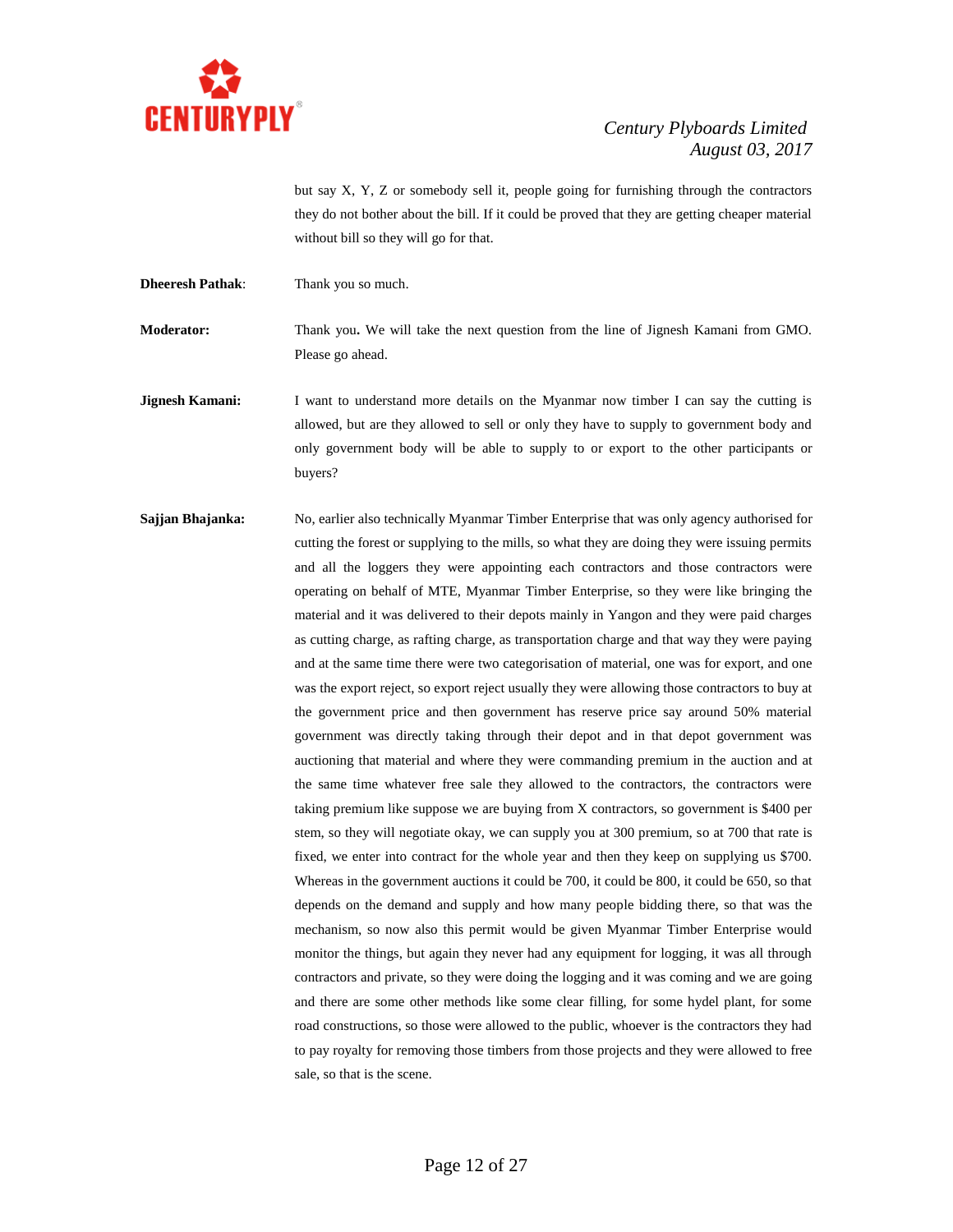

**Jignesh Kamani:** So in that case you will see the interest from timber cutter all will come down because there is much more control of the government now and the pricing in the supply both?

**Sajjan Bhajanka:** Earlier when the timber export was allowed and when the timber cutting was banned, so there was a gap of one year in between that and during that then almost the entire trade was transferred from export to domestic and it was very, very smooth and seamless and initially there was dip in the price, in auction that time we are buying when the timber export was banned at \$800 then price came down to \$600 and whereas in India veneer rate increased so that gave us a lot of profit in India, but after that again the domestic price increased at almost 800 level and now that level is very remunerative, contractors are earning money and government is also happy, so I do not see any problem and like logging and availability of timber through auction, without auction would continue as it was before.

**Jignesh Kamani:** Thanks a lot.

**Moderator:** Thank you. We will take the next question from the line of Chandra Gopal from JM Financial.

- **Chandra Gopal:** Thank you for the opportunity Sir. Just on this veneer part of it, commercial veneer we were selling so I suppose now from Q4 onwards you are getting Myanmar timber again, so we will be continuing this commercial veneer right Sir?
- **Sajjan Bhajanka:** Yes, our capacity is intact there. In Myanmar the moment we get sufficient timber we should be able to resume the full productivity.
- **Chandra Gopal:** Basically I wanted to understand how is the margin difference between the plywood, which we sell and the commercial veneer, which we sell to the local players in India, how much is the difference, if you can give some indication there?
- **Sajjan Bhajanka:** Earlier our methodology was producing veneer. A grade veneer mostly we are consuming for ourselves and B and C grade veneer, we used to sell in the market and now we have timber in Myanmar during that before it was banned, so took some land from Myanmar Timber Enterprise in their depot and we dug some ponds there and filled with water, so underwater timber is kept, it could be kept for even five years without any deterioration. So we purchase timber, we put it there in those ponds in Myanmar and gradually we are using that timber. So in the process, cost is little increased, interest cost is increased and putting in the pond, digging the pond, it was little costly. But now also we are getting fresh timber, but now earlier we are like selling 400 CFT per day, now we are playing 1200 CFT per day, so trying to prolong that timber up to the next season when the timber would be available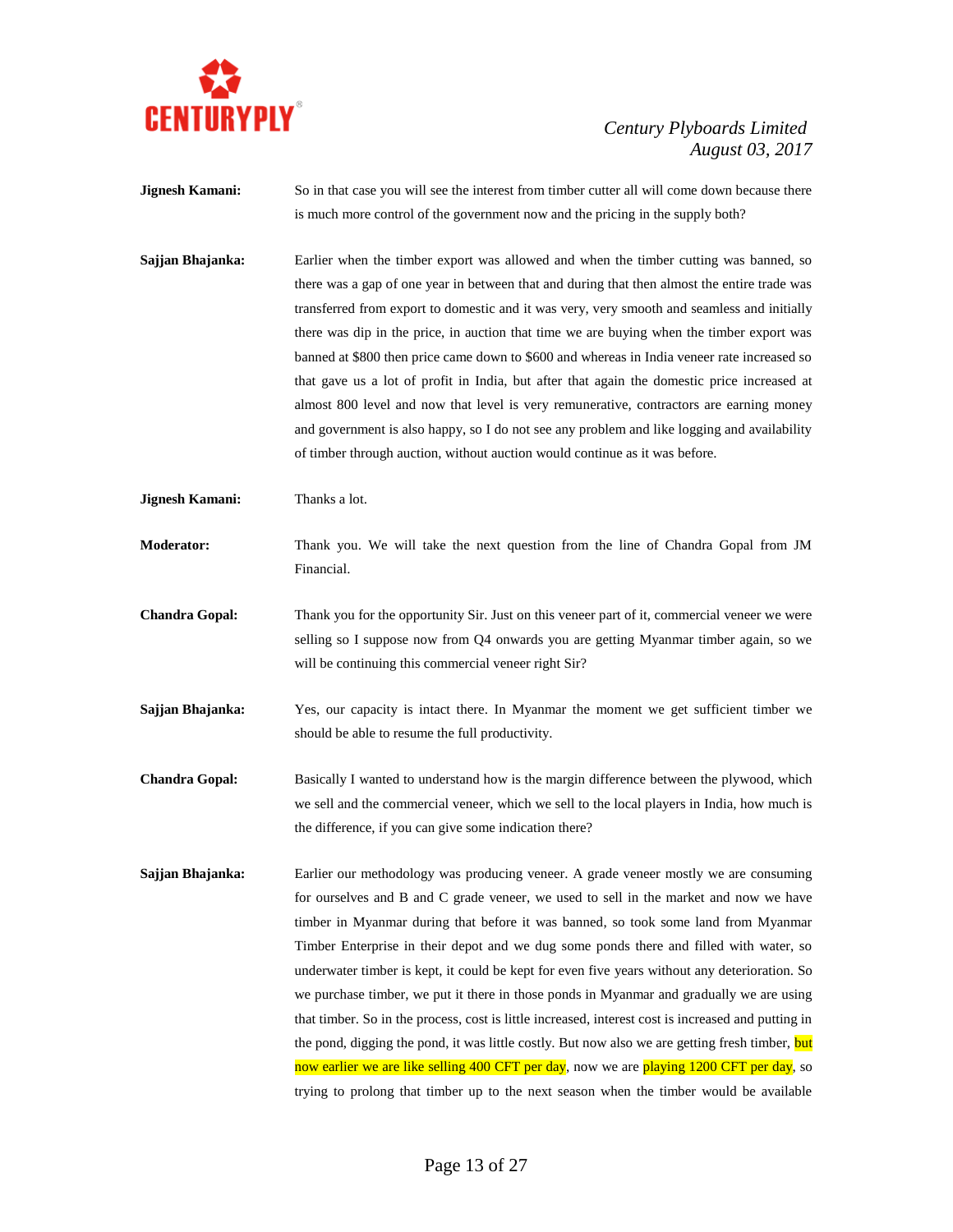

freely and in the meanwhile meeting our demand of that Keruing veneer from that and may be another one two units are only operating in Myanmar, most of the other units have closed down.

- **Chandra Gopal:** So basically I just wanted to understand margin differential, which is there with the B and C veneer, which we sell.
- **Sajjan Bhajanka:** Now the volume has come down.

**Chandra Gopal:** The volumes are, but will it again revive after 4Q?

- **Sajjan Bhajanka:** Yes, because material is not available and with that the volume was big so some A grade material also we are selling, which was surplus now even the A grade is not sufficient for ourselves, so we are not selling any A grade material and even we have started using B grade also for some lower brands we have started using B grade also.
- **Chandra Gopal:** Sir MDF market so basically a lot of capacities are coming up in India, so how do you see that panning out over the next two, three years if you can throw some light. I know you have spoken earlier also, but the thing is MDF penetration is very low and it is not picking up at that fast a base in India; the confidence that we get from the market that our growth will be like 25%, 30% plus in MDF that I just wanted to understand?
- **Sajjan Bhajanka:** MDF is a very good product, very stable and all the maneuvering as possible, you can make DIN on that, CNC machines you can use, it can hold, engage screws, there is no problem and it is comparatively very stable and at the moment it's available at 50% of the plywood price below USD \$400 per cubic meter, whereas the plywood cost is USD\$800 plus, so that way and so far the limit was the availability, the restrictive factors was the availability, so there was a time may be around 1990s two units started production 100 cubic meter each, Mangalam and this one New Wood, New Chem Plastics Unit, but that time neither they could promote this product or so virtually they could not realize a good price of that, because with such a small quantity they could not market and virtually both the units there were NPAs went to BIFR or the New Chem ultimately close down and this Birla unit they also gave to their grand daughter Vidula Jalan, so she is managing, so that was the scene. Then around 2010 within a year or something around 1200 cubic meter capacity came and within a year almost entire material was consumed, so they were not able to sell 200 cubic meter earlier from 1990 to 2010 and after that 1200 cubic meter was sold, it was consumed by the market and in addition to that the imports were growing at the rate of 50% per annum, so there is appetite but whatever material is available it is being sold and more people they are changing to MDF wherever they can do, so my take is that it is 50% cheaper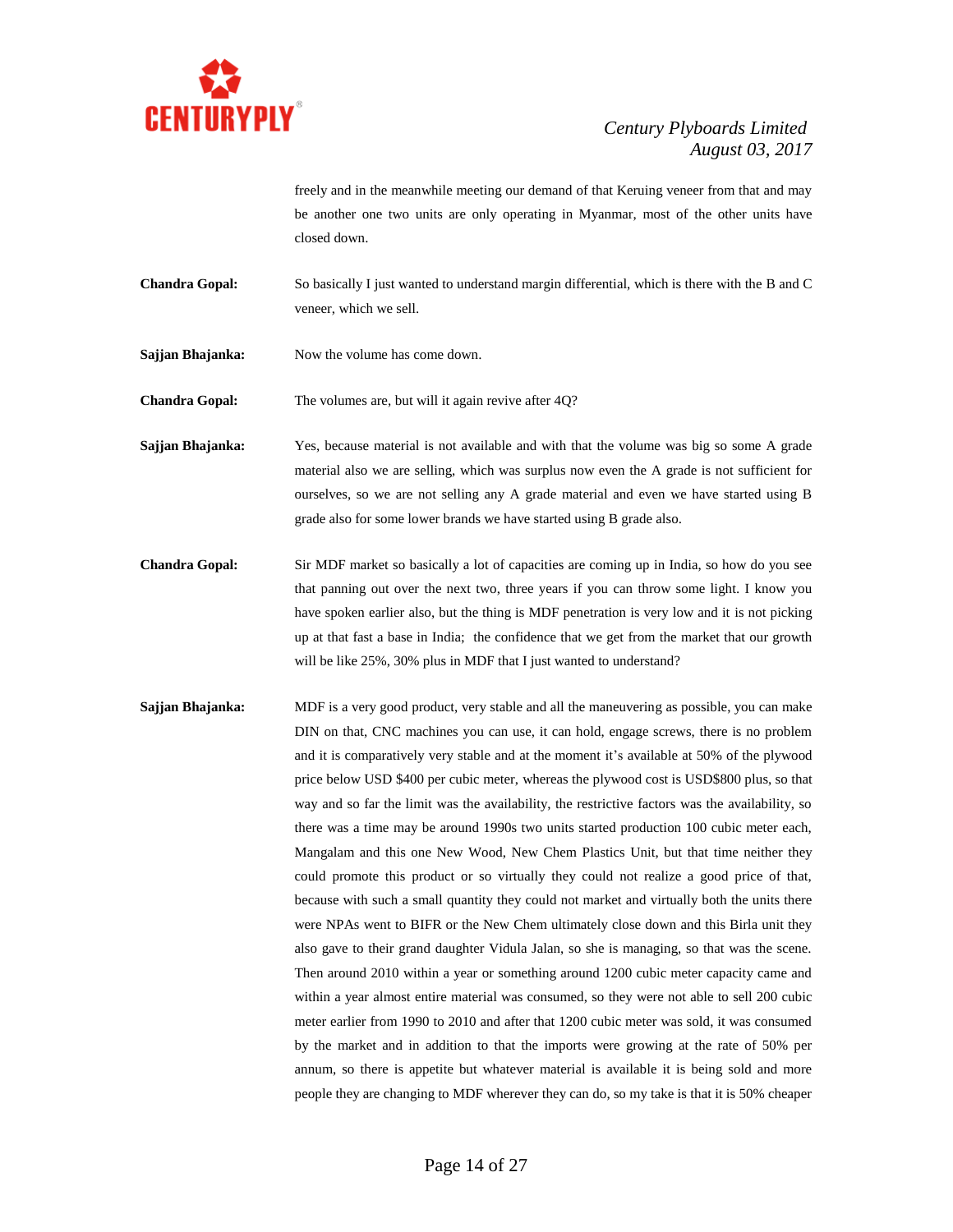

and it is a good product so gradually with the availability of more and more material for many uses people will convert to MDF and world over they have done it. In China the plywood share has come down to 25%. In India still it is 90% plus, so gradually plywood H2 decline, it would be replaced by MDF and particleboard and all the OEMs, the organized manufacture of furniture they are using only MDF and particleboard, they are not using any plywood.

**Chandra Gopal:** In this OEM category also the margins are like that 30% plus you expect similar margins or OEM category will be a lower margin for MDF?

- **Sajjan Bhajanka:** Like selling price would be more or less the same. It will depend on the logistics, if we manufacture in North India and if we are able to sell entire production in North India then nothing like it. If we are not able to sell and partly will bring to South India the nearest port for North India is either Kolkata or Kandla or Mundra, so the logistic cost from the nearest port is very high, so one way it is the import cost plus logistic cost that will be the benchmarking price and in South India at every place you have port, you start from Kandla downward, Mumbai, Goa, Mangalore, Cochin, Tuticorin, Chennai everywhere you have ports continuously, so there very tough this thing is there, but what we will do if they are more manufactures we will join hands and will promote the product, like we will make the MDF sheets or something in India and we will promote the product only not promoting any particular brand or any particular company we will continue it as per our market share and accordingly we will promote this and I foresee that within another five years there would be minimum 25 MDF brands in the country and may be we shall have 4, 5 out of those 25.
- **Chandra Gopal:** Great Sir. Thank you so much Sir.

**Moderator:** Thank you. We will take the next question from the line of Amit Purohit from Emkay Global. Please go ahead.

Amit Purohit: Congratulations. Thank you for the opportunity Sir. I wanted to ask two things, one is on the GST like we indicated that you will have some savings on the logistic cost and all, so have we actually come up with some number or benefit that probably we will get on the overall GST and would that be good enough for us to have our margins maintained on the plywood segment?

**Sajjan Bhajanka:** There is a clear-cut saving of 2% on the CST and other Octroi and other tax as a tax. This is one thing and another thing is logistics, so we have assessed that if we could rightly manage it with redistributing our distribution network like hubs at a limited place, so with that we shall be able to reduce our logistic cost by around 20%, so we created a special team for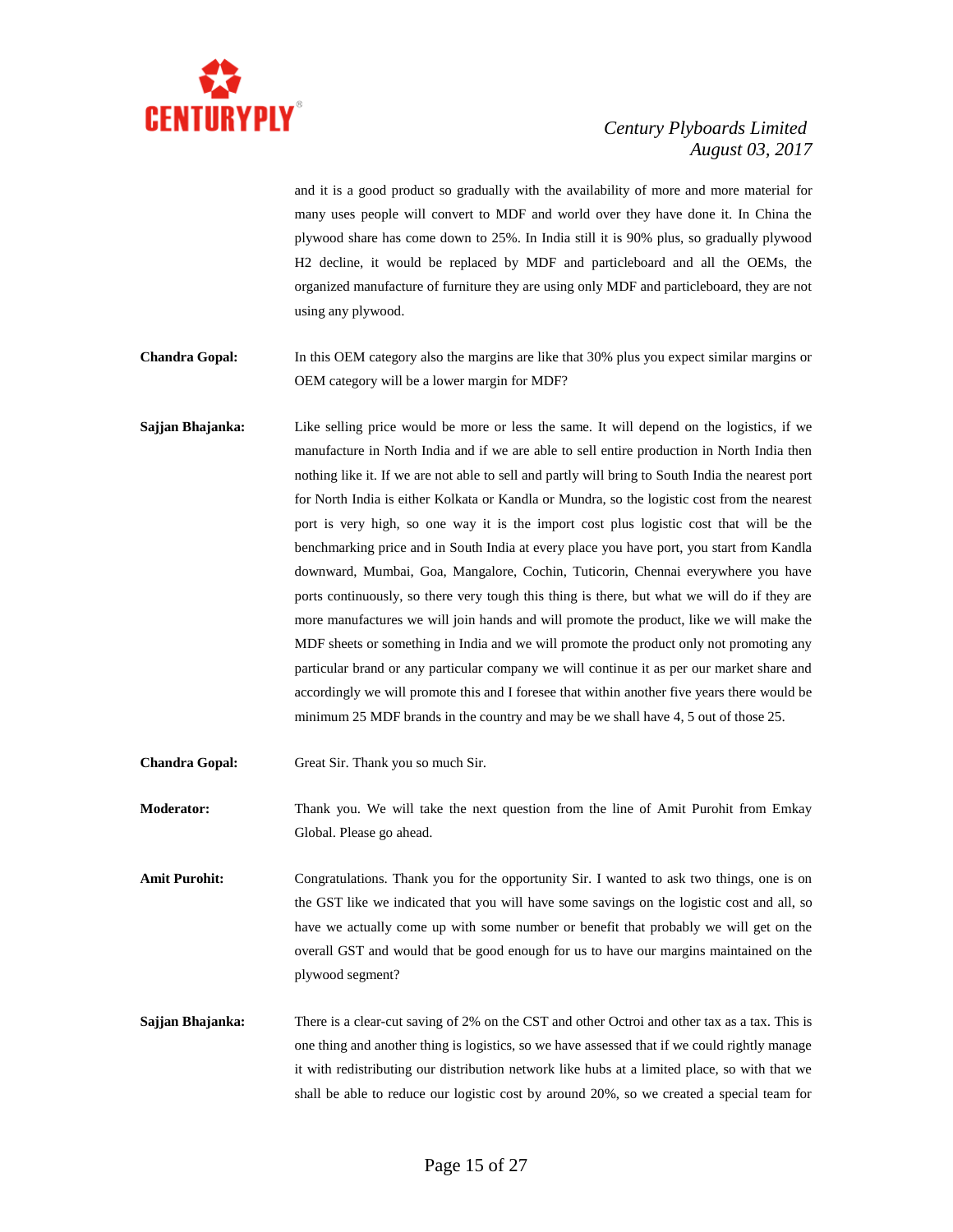

that, people are working and we are going to close many of the godowns at many places and we will limit the number to existing 40 something godowns to may be less than 10.

**Amit Purohit:** Okay and this would bring this back to around 14% kind of EBIT margin in plywood you think or still we will have to take a price increase actually to pass it on that?

**Sajjan Bhajanka:** The unorganised they had clear handicap of 30%, so that is no more, so even they were offering at 50% we are competing with them and still we are maintaining our volumes and now this handicap is over so I think will be much better.

Amit Purohit: Sir, in terms of our growth outlook for FY2018?

**Sajjan Bhajanka:** I will ask Sanjay, but he is targeting that in next year or two he will double the volume.

- **Sanjay Agarwal:** Let us wait and watch. We are certainly absolutely clear that there was a handicap now that handicap is not there, at a 50% extra price we have been able to grow to such an extent then with 20% extra price only in future, why will we not grow, I can ask you this question actually.
- **Amit Purohit:** Any target that you are looking at least FY2018, you have indicated a 20% plus you would maintain and stick to that at this point in time.
- **Sajjan Bhajanka:** Yes, this year it may be 20% or may be with value growth is there is something more, so the volume growth would be 20% we think and in addition if we garner some value growth, so that will be in addition to that.
- Amit Purohit: Thank you for the opportunity.

**Moderator:** Thank you. We will take the next question from the line of Romil Jain from JM Financial. Please go ahead.

**Romil Jain:** Thanks for the opportunity.

**Sajjan Bhajanka:** Jain brought a very big team. I think it is third question from JM Financial.

**Romil Jain:** I am on the PMS side, I just needed one clarification as you mentioned that the Myanmar ban, which was there since last year, was that on export or was that on the cutting of trees?

**Sajjan Bhajanka:** Exports they have banned may be from April 1, 2014, so exports of timber was banned, no raw timber, not even Son timber was banned, so after that for two years they allowed the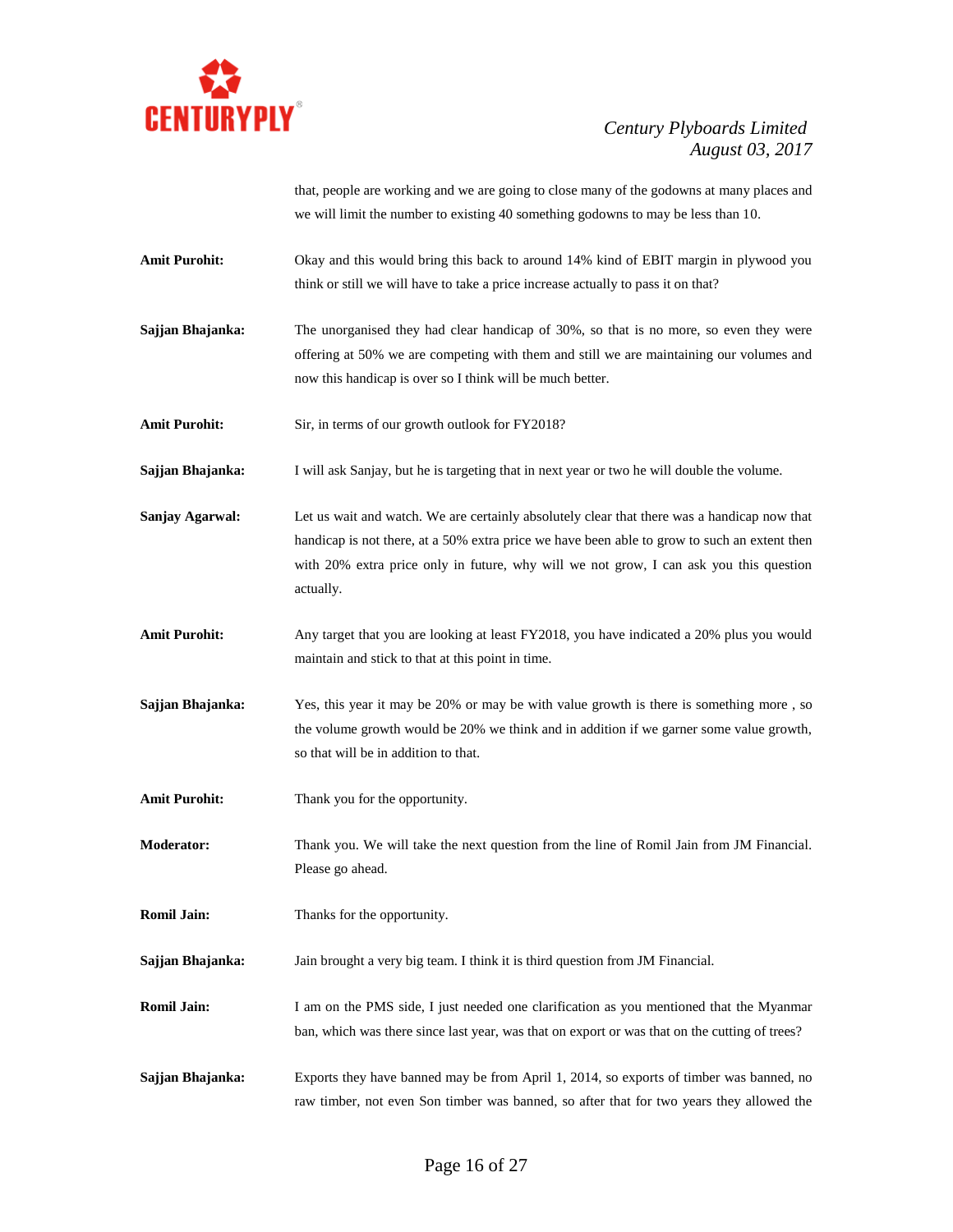

cutting of the tree for the domestic supply. So 2016 January, they banned the cutting of the tree, so the last season we did not get any timber, so now we are surviving on the timber we purchased in the earlier season and now they have allowed again cutting of the trees, timber in Myanmar from April 1 this year, but it is time-consuming process issuing the permit to mobilising the equipment, cutting the forest, bringing the material and traditionally it used to come in the first quarter of the financial year – for the calendar year.

- **Romil Jain:** So now exports are still banned, but they have allowed cutting, you mean to say that?
- **Sajjan Bhajanka:** Yes, because there is increased establishment of industry in Myanmar. But now most of them have been closed down.
- **Romil Jain: So** you would be buying the raw material and then making the finished goods and importing into India right?
- **Sajjan Bhajanka:** Yes again that veneer and we have put up machines for plywood also, so may be we will start manufacturing plywood also there.
- **Romil Jain:** So in that case then will our margins, which primarily came down this quarter because of the raw material should go back may be not to a very high extent, but still normalise over the period.
- **Sajjan Bhajanka:** There is level playing field now and ours is one of the most efficient organisations. Our interest cost is very low. We have skilled people with us and more or less I can say also is well managed, so that give us some extra margin and then the other people like nobody can operate at loss so anybody is buying timber, making veneer, bringing to India and selling it, so they will also have some margin and with better management may be we are having a little better margin.

**Romil Jain:** In March 2017 that means 4Q quarter in that if you see our margins, gross profit primarily was quite high, so that was primarily we had the low-cost raw material available there?

**Sajjan Bhajanka:** Because from like Laos we are now dispatching the last consignment of veneer, which they allowed against the old stock when they banned that time there was some stock, they made the inventorisation of that, so now we are expecting last consignment of around 52 containers, but earlier every month we are getting 100 plus containers, so this 52 containers are coming after two months and before that we have got 100 containers in three months, so that is the scenario, but earlier we were getting material, the old material which was there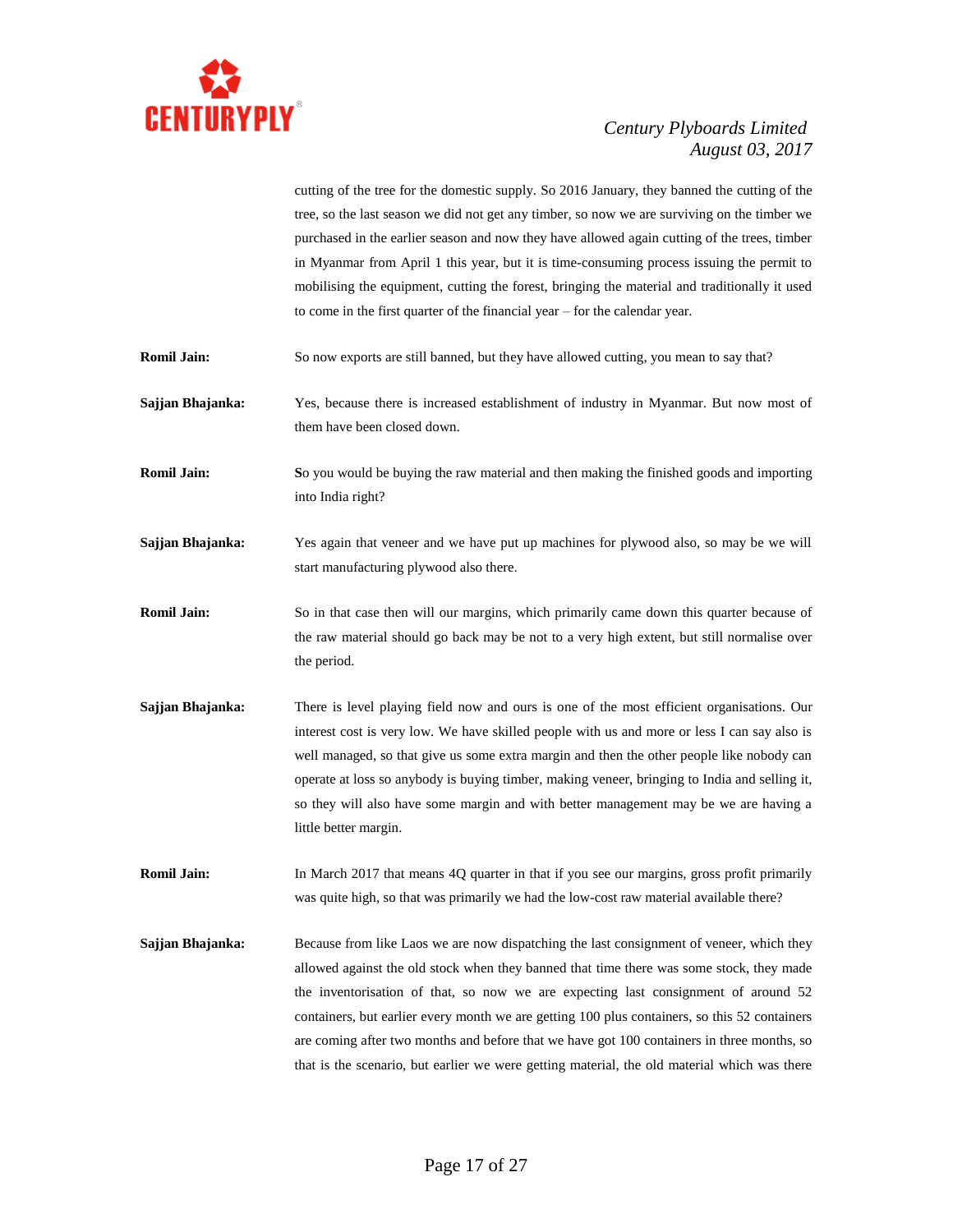

gradually getting it processed and importing, so like that was there and now things have to some extent dried up.

- **Romil Jain:** Just one last clarification from India also as you mentioned the prices on the timber and raw material side are lower, so any specific reason we do not buy much from there or we will start buying now?
- **Sajjan Bhajanka:** It depends like we have factory in Roorkee, Uttarakhand so there core we are buying 100% local core. In our canal factory we are buying 100% local core. In our Kandla plant we are not allowed to buy local so we are 100% importing from Vietnam and some other countries. Kolkata it is mix. We are getting from UP also and most we are importing and whatever timber we are processing we get core and phased out of that. It is more or less same thing in Chennai, but Chennai what we have done now we are getting some forest, the Tamil Nadu government forest are the there, the plantations are there and they have grown few species like Eucalyptus, Milliard and other things in big numbers and now that crop is available, so we are buying that and we are making our own core in Tamil Nadu and hopefully this will be self sufficient in our core requirement from the plantation timber and the best part of that around 30% wastage we generate that straightaway will go to our particleboard plant free of cost.

**Romil Jain:** Thanks a lot.

**Moderator:** Thank you. We will take the next question from the line of Ronald Siyoni from Sharekhan Limited. Please go ahead.

**Ronald Siyoni:** I just had one bookkeeping question, how much was the forex loss or gain, which was included in other income and interest expense during the quarter?

**Sajjan Bhajanka:** Mr. Julasaria I think will take your question.

**Arun Julasaria:** The amount of forex loss rather in this quarter, forex loss, which is included in plywood segment.

**Ronald Siyoni:** Segment-wise we do have, but just in the other income part and the interest expense part, which you had mentioned during last quarter in the financial result.

**Arun Julasaria:** No, in fact we did not say anything in other income part.

**Ronald Siyoni:** This time you do not have any other income or in interest also?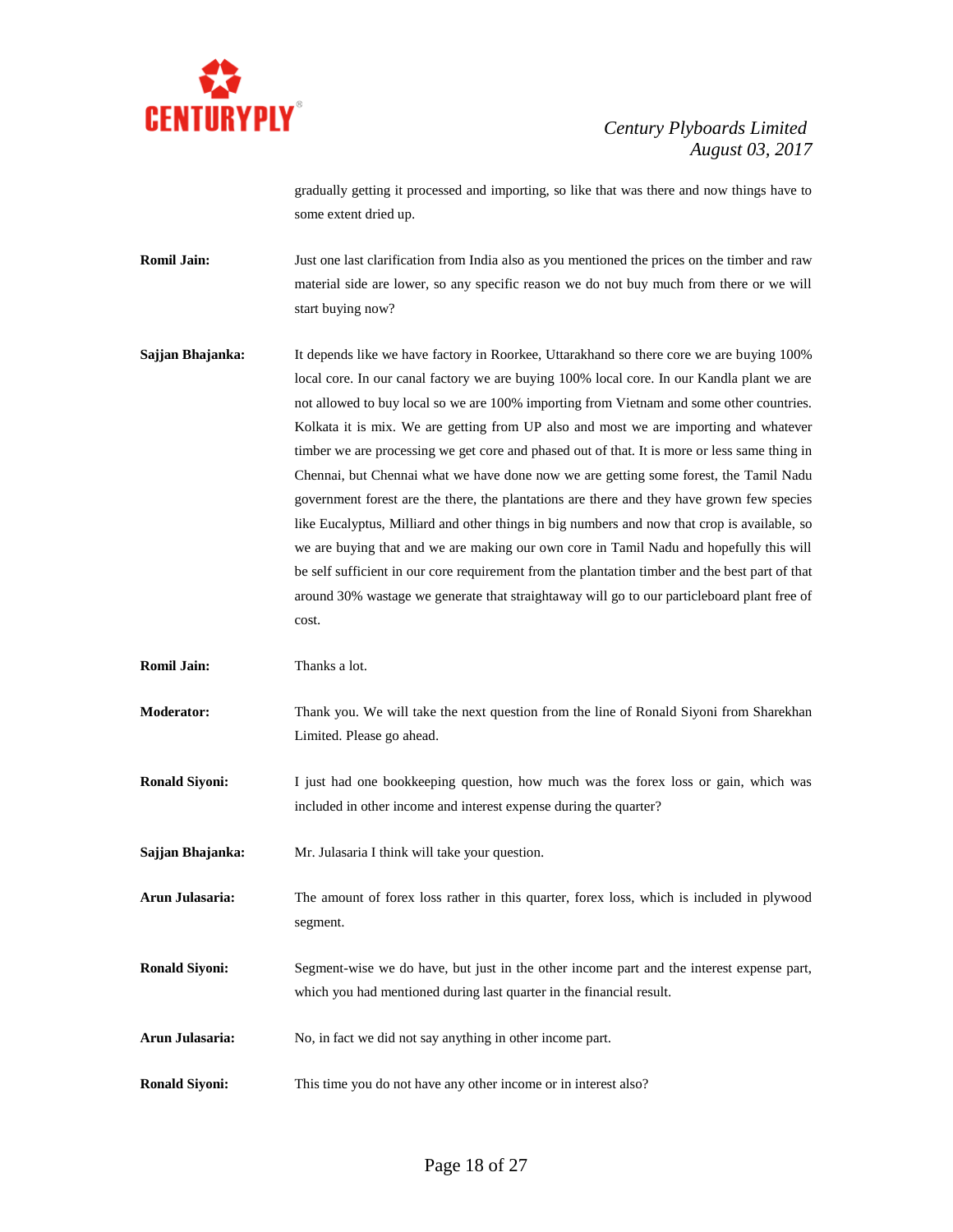

| Arun Julasaria:       | Yes.                                                                                                                                                                                                                                                                                                                                                                                                                                                                                                                                                                                   |
|-----------------------|----------------------------------------------------------------------------------------------------------------------------------------------------------------------------------------------------------------------------------------------------------------------------------------------------------------------------------------------------------------------------------------------------------------------------------------------------------------------------------------------------------------------------------------------------------------------------------------|
| <b>Ronald Siyoni:</b> | Thank you.                                                                                                                                                                                                                                                                                                                                                                                                                                                                                                                                                                             |
| <b>Moderator:</b>     | Thank you. We have next question from the Kamlesh Kotak from Asian Market Securities.<br>Please go ahead.                                                                                                                                                                                                                                                                                                                                                                                                                                                                              |
| <b>Kamlesh Kotak:</b> | Good afternoon Sir. Just wanted to understand this we have reported 32% decline in<br>commercial veneer volume, so is this still coming from our imports, from where is it<br>coming?                                                                                                                                                                                                                                                                                                                                                                                                  |
| Sajjan Bhajanka:      | Last year more or less it was coming from the imports commercial veneer in Laos, and<br>Myanmar units we are generating, we are keeping for our use the better grade and the rest<br>we are marketing.                                                                                                                                                                                                                                                                                                                                                                                 |
| <b>Kamlesh Kotak:</b> | So still, this year also we could import this 8969?                                                                                                                                                                                                                                                                                                                                                                                                                                                                                                                                    |
| Sajjan Bhajanka:      | Myanmar, still today also we are importing. We have timber there, our own requirement we<br>are meeting, that is our first priority and because the volumes are down so we have less<br>surplus to sell in the market.                                                                                                                                                                                                                                                                                                                                                                 |
| <b>Kamlesh Kotak:</b> | Which you see that from December it can again?                                                                                                                                                                                                                                                                                                                                                                                                                                                                                                                                         |
| Sajjan Bhajanka:      | December onwards for one year at least if they do not change the policy then December<br>onward should be good, this would be back to old volumes and with reduction in number of<br>units in Myanmar because many units finally closed there.                                                                                                                                                                                                                                                                                                                                         |
| <b>Kamlesh Kotak:</b> | Secondly Sir just I wanted to understand on the laminate front we have seen a 28% jump in<br>the volume for exports of laminate whereas the realisation of that has come down by almost<br>13%, so how you see that export market shaping up for us?                                                                                                                                                                                                                                                                                                                                   |
| Sajjan Bhajanka:      | Yes I think Keshav will answer this question.                                                                                                                                                                                                                                                                                                                                                                                                                                                                                                                                          |
| Keshav Bhajanka:      | Basically in the export markets you need to enter new countries with not necessarily the<br>highest range of products, but we have been developing in a few countries for the past three<br>years, which is now started to materialize. It started off with a new range in Thailand. We<br>have started off with a new range in Indonesia and we are seeing good volumes in these<br>markets. Even those are profitable. So even if the realisation is lower, the costing for that<br>product is also lower, these are profitable products. But overall, yes the realisation will be a |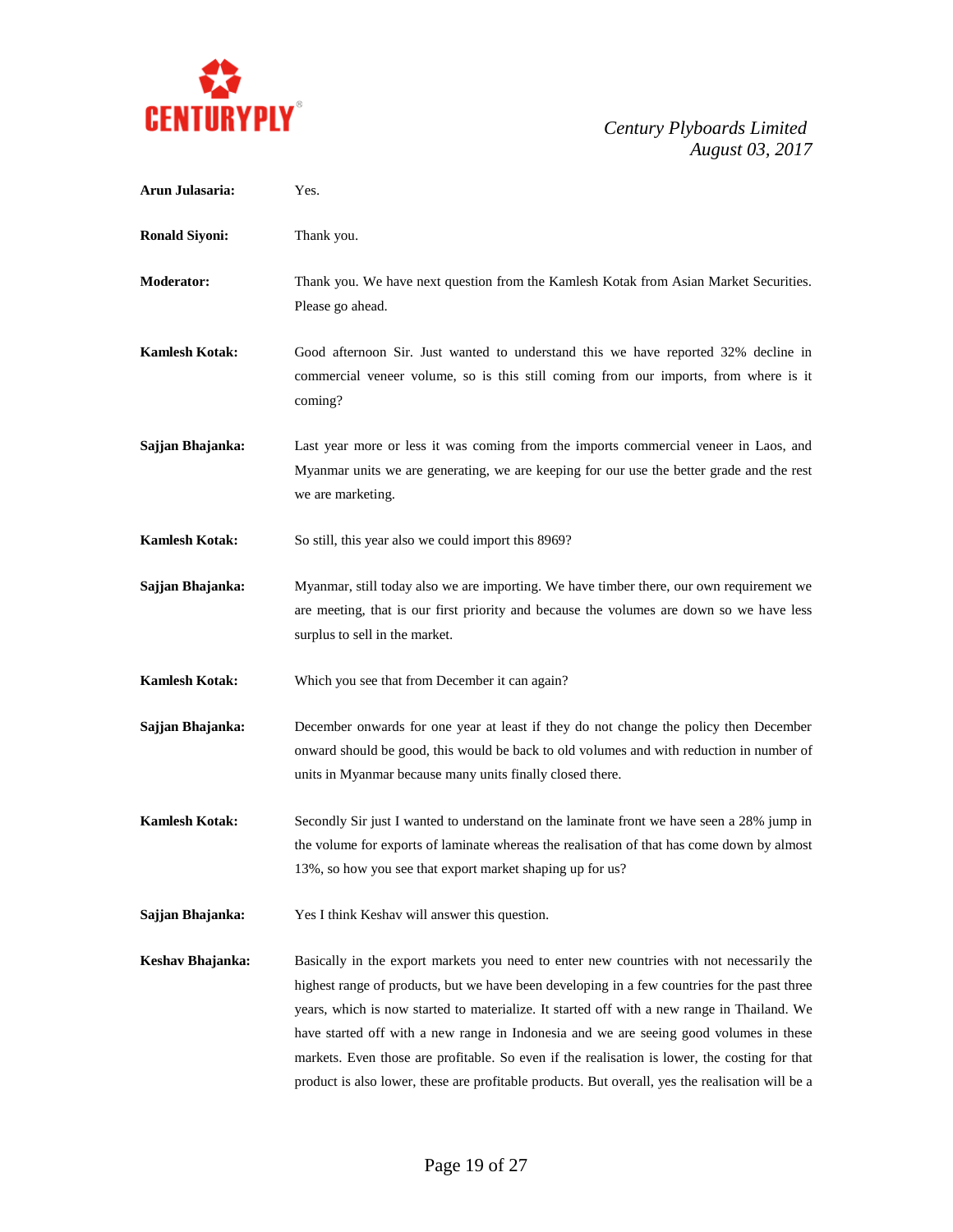

bit subdued because we are promoting the lower ranges as there is increased volume in the new market.

- **Kamlesh Kotak:** But then what kind of margin we should see for the year in December?
- **Keshav Bhajanka:** For the year in laminates we should see 15% to 16% margins.
- **Kamlesh Kotak:** We will get that normalised margins coming back again, is it?
- **Keshav Bhajanka:** Yes.
- **Kamlesh Kotak:** Thirdly I just wanted to understand about the MDF plant. When are we commercially launching these products and how we are going to market it through dealer distribution? How many dealer distributors we have appointed and what kind of growth you will see year?
- **Keshav Bhajanka:** The marketing, Sanjay will take it.

**Sanjay Agarwal:** As far as MDF is concerned, we have hired a full team separate from our plywood because I think there will be a lot of pressure as far as MDF is concerned because it is a new product for us. And across the country, the dealers are same plywood dealers, but they may not be our dealer, the marketing and selling of MDF is little different from plywood. So we have appointed distributors across the country, we have appointed dealers under them across the country and people are there, now let the product come, in every respect the whole system is absolutely ready through distributors and dealers.

- **Kamlesh Kotak:** So when are we planning to launch it commercially Sir?
- Sanjay Agarwal: The launch actually we have produced the first piece on 28<sup>th</sup> or 29<sup>th</sup> of last month.
- **Sajjan Bhajanka:** This Saturday we are going to start almost regular productions. My people and the suppliers of machines they say now we should aim for the regular production once we start we should not stop, but there would be intermittent stop and rectification of some errors, so I expect that within August things would stabilise and by the end of August we shall have some material, which we can send to the market and September onwards may be we shall be able to operate at 60%, 70% capacity and from October onwards 80% plus we shall be able to operate for the remaining period of this financial year.
- **Kamlesh Kotak:** How are you going to price it? Is it going to be in benchmarking to Greenply or is it import parity or how we are planning to put up the pricing?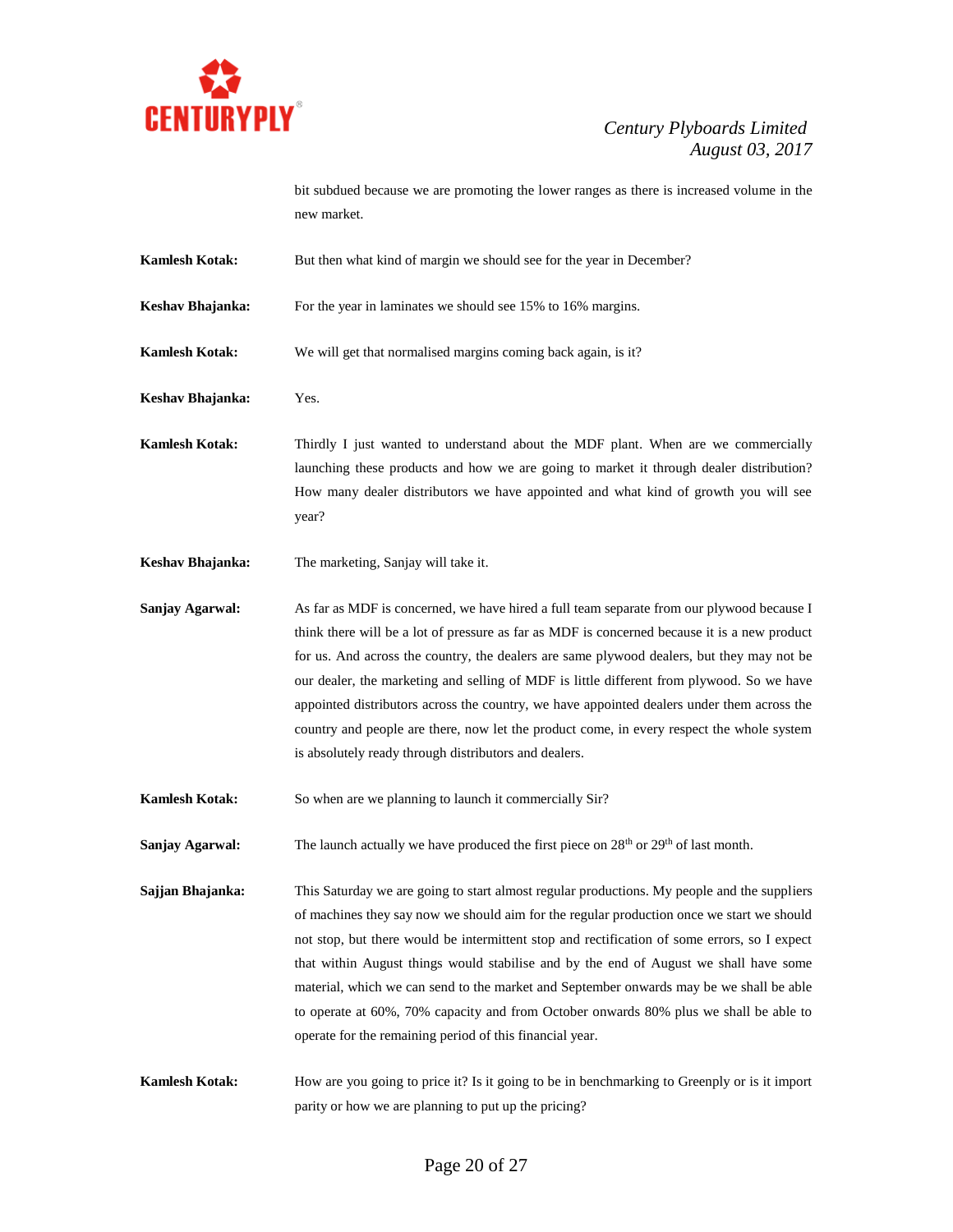

**Sajjan Bhajanka:** It will be benchmarked with our peers, the Green.

**Kamlesh Kotak:** Lastly, about the particleboard, why that business is still not scaling up? You were guiding for about Rs50-60 crore of revenue, still we have not got any major traction there. So is it stabilise the Chennai plant or particleboard, are you see that business?

- **Sajjan Bhajanka:** Like the trends have reversed now, so this is the first time this was the month earlier whatever we were manufacturing we were not able to sell because people they had some loyalty and in particleboard internationally there is glut so prices have down to minimum and imports are freely available, people were importing and particularly the associated wood they were in like trouble. So they needed cash badly, so they were selling it any rate, at any discount you give some advance to them they were selling the material. So there are immediate competition and they are product-wise well established, people were buying. So now we are supplying material to more than 50 OEMs and users and now like the last month against production of 4,000 cubic metre, we could sell 5,500 cubic metre, so around 1,500 cubic metres, we could clear from the backlog. So that way this one month volume may be almost equal to the last quarters volume. So that way things are improving and now also we have installed one short cycle land, high capacity short cycle land. So now we are almost in a position to give 100% value-added product against the plain particleboard now we can give prelaminated particleboard. The particleboard is used as prelaminated only, earlier people, they were buying particleboard from us and they were doing prelaminating and selling to OEMs, now we have sufficient capacity of prelaminating, so mostly now we shall be directly selling to OEMs, so that way intermediary would be removed and now Sanjay is already planning to increase cost may be 2.5% on board and may be for certain thickness a little more than 2.5% and we have orders for one month.
- **Kamlesh Kotak:** So what kind of revenue we are targeting for this year and what kind of margin we can make out of this business?
- **Sajjan Bhajanka:** EBITDA should be very good because our direct cost we have only three crore, one is the like timber, so that timber we are buying now say around Rs2,000 a tonne and we need less than one tonne for one cubic metre of particleboard and the glue cost may be another Rs2,000, so Rs2,000, Rs4,000 and Rs1,000 something for power, so our direct cost is including labour only it is only at Rs6,000, so Rs6,000 to Rs7,000 and the selling price is minimum Rs12,000 plus. So there should be margin because earlier volumes were not there and value addition was not there, this high capacity short cycle press we have commissioned only may be 10 days back.
- **Kamlesh Kotak:** So what kind of volume we are seeing for this year Sir?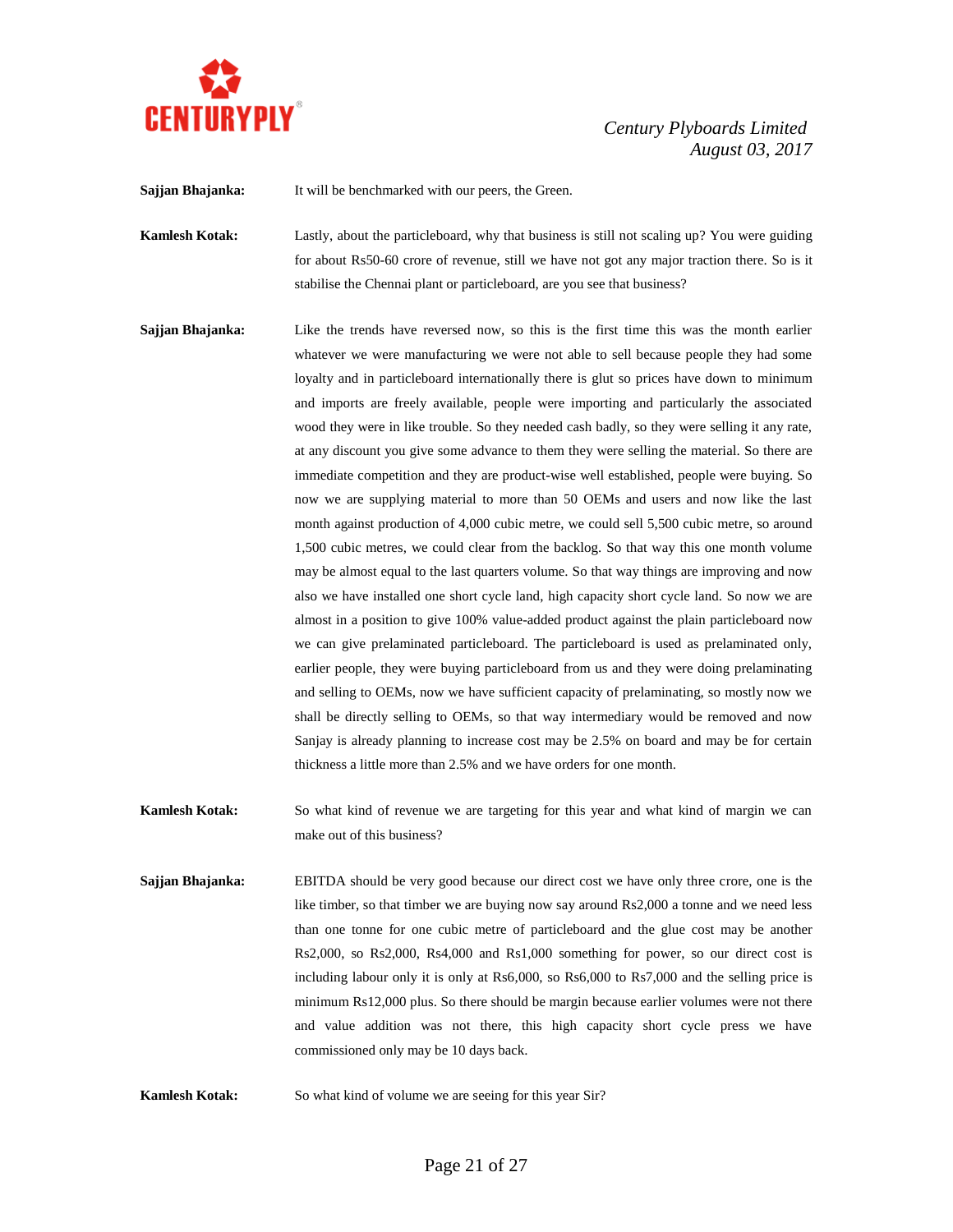

- **Sajjan Bhajanka:** Our plants would run at full capacity. This 4,500 cubic metre almost every month and almost 70-80% value-added product, but it is like the value is not great and this volume is not great, so the total scope may be Rs75 crore, Rs80 crore.
- **Kamlesh Kotak:** Structurally as you see that MDF Laos was pretty high growth and many producers will be coming in. We are also targeting MDF four-five plants in the long-term. Do you see that, that will cannibalise our plywood demand per se?

**Sajjan Bhajanka:** Yes, I foresee that.

**Kamlesh Kotak:** So, in the plywood demands what kind of growth you see or it will start degrowing as soon as one or two years down the line?

- **Sajjan Bhajanka:** No, the capacity also would not be available because in India, overall the panel market will grow because the low cost housing, other things, this thing, that thing and like housing revolution yet to take place and that would be the next area of growth because after bread and clothing, the house is the thing and infrastructure again there are limitations, so next growth would be coming to India through the low-cost housing and for that like plywood would be required because India is carpenter base, other they do not go for the readymade furniture, it is tailor made, so generally that mechanism is there, so plywood gradually it will give way to other products, but it cannot happen overnight.
- **Kamlesh Kotak:** May be five years down the line?
- **Sajjan Bhajanka:** May be 10 years, after 10 years, I foresee that now this other panels are hardly 10%, plywood is 90% after 10 years may be it will be 50:50, but plywood would not decline. Plywood there may not be growth in plywood and other products will grow rapidly, so plywood would be static and that time the total volume of the market may be 200% of present volume, so plywood remaining at present level would contribute to 50%.

**Kamlesh Kotak:** Thank you very much.

**Moderator:** Thank you. We will take the next question from the line of Sneha Talreja from Edelweiss. Please go ahead.

**Sneha Talreja:** Thank you Sir for taking my question. Sir my question is pertaining to particleboard unit, last year just wanted to know what was the utilisation rate as you were saying it full capacity we can do somewhere about Rs75-80 crore, would that include even the prelaminated unit?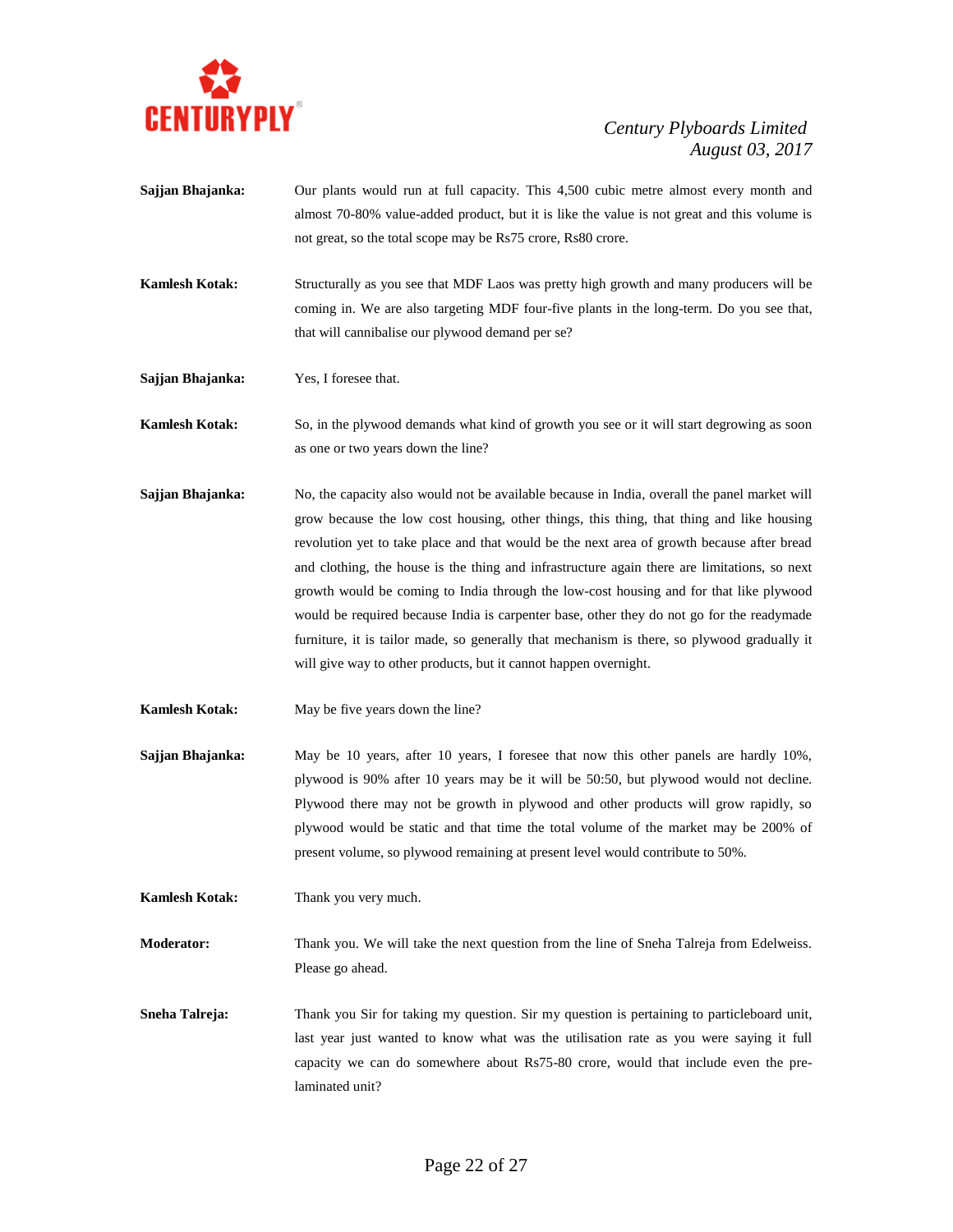

| Sajjan Bhajanka:      | Yes with value addition.                                                                                                                                                                                   |
|-----------------------|------------------------------------------------------------------------------------------------------------------------------------------------------------------------------------------------------------|
| <b>Sneha Talreja:</b> | With value addition and what was the utilisation rate of this unit in FY2017?                                                                                                                              |
| Sajjan Bhajanka:      | But our capacity, if we operated full capacity then 54,000 cubic meters we can produce and<br>without value addition this would be Rs65-70 crore and with value addition it would be<br>Rs80 crore around. |
| Sneha Talreja:        | Last year we did in volume term?                                                                                                                                                                           |
| Sajjan Bhajanka:      | Mr. Julasaria will give you.                                                                                                                                                                               |
| Arun Julasaria:       | We started this unit in the month of August only and we could produce 45% operated<br>capacity, I mean to say for the month.                                                                               |
| Sneha Talreja:        | 45% including the value addition we did in the prelaminated unit?                                                                                                                                          |
| Arun Julasaria:       | Value addition we could produce around 20,000 cubic metres and value addition was<br>around 6,400 only because we were making pre-lamination capacity.                                                     |
| Sajjan Bhajanka:      | That time like this short cycle press, bigger press has recently commissioned may be 10, 15<br>days back.                                                                                                  |
| Sneha Talreja:        | What was the contribution of Sainik in this quarter?                                                                                                                                                       |
| Sajjan Bhajanka:      | Sainik volume this quarter I think it has come down due to this month. What is the volume<br>of Sainik?                                                                                                    |
| Arun Julasaria:       | I will tell you Sir. It was 13,682 cubic metres against 12,339 cubic metres in 1Q last year.                                                                                                               |
| Sneha Talreja:        | Value-wise?                                                                                                                                                                                                |
| Arun Julasaria:       | Value-wise I cannot say at the moment because really we have to segregate because some<br>of the discounts are common.                                                                                     |
| Sneha Talreja:        | Sir, looking at your MDF segment, which is now expected to get into production or<br>commercial production from next quarter itself. So what are we expecting for this year in<br>MDF?                     |
| Sajjan Bhajanka:      | May be it will continue to around Rs170 crore?                                                                                                                                                             |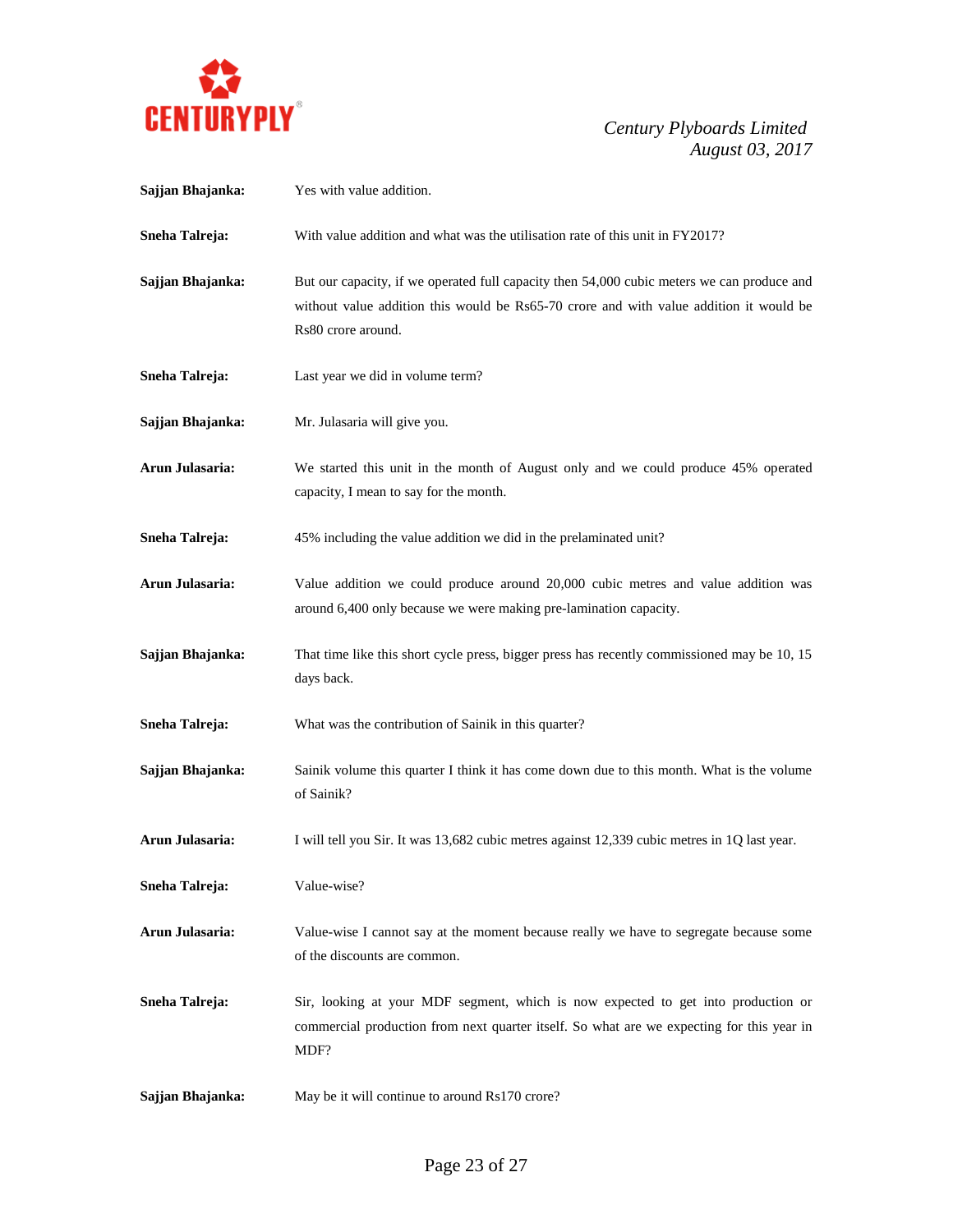

**Sneha Talreja:** Around Rs170 crore? **Sajjan Bhajanka:** There also we are going for value addition like short cycle press already we are installing it and then we have many plans like to establish one door unit for which we have tied up with the Goldea. They are one of the largest door manufacturers out of MDF in China, so we are tying up with them 40:60 joint venture, 60% to the Century and near about MDF plant, so there we shall manufacture low-cost door made of MDF and then we are also planning for flooring tiles, so in that factory we can manufacture HDF also, so out of the HDF product we shall be producing this flooring tiles then we also want to try to use this as a net panel for decorative veneer, so with that like reconstituted decorative veneer may be we shall be able to offer at a very, very low price that will revolutionalise the market. **Sneha Talreja:** Any progress on either of these projects like at least the door parts which we have already had a JV with Chinese partner? **Sajjan Bhajanka:** Nearby land we have identified and may be it will take another five-six months to establish this unit, but all the mechanism and know-how and all and joint venture modalities of that this all have been decided. **Sneha Talreja:** What will be the investments? **Sajjan Bhajanka:** In the first phase it is not big, it may be Rs60 crore. We can double the capacity, triple the capacity later on as per the demand. **Sneha Talreja:** What is the target Sir? How much will be value addition out of MDF unit? Are we seeing something of that sort that 20% or 30% will be utilised? **Sajjan Bhajanka:** The mechanism would be to this joint venture we shall sell MDF at market price, as per the MDF unit Century Ply is concerned there would be any value addition, but value addition would be in joint venture. **Sneha Talreja:** Okay, got it Sir. **Unknown Speaker:** We have, definitely, we are likely to look at this strong topline growth, which will be primarily driven by MDF and doors and panels and all and we may achieve our topline growth target of 20%, but if I look at the profitability part going forward especially in current year, so this definitely plywood is under pressure in terms of margin because of low cost veneer is going away, MDF also we were expecting a higher turnover contribution is already Rs170 crore now, so do you think that?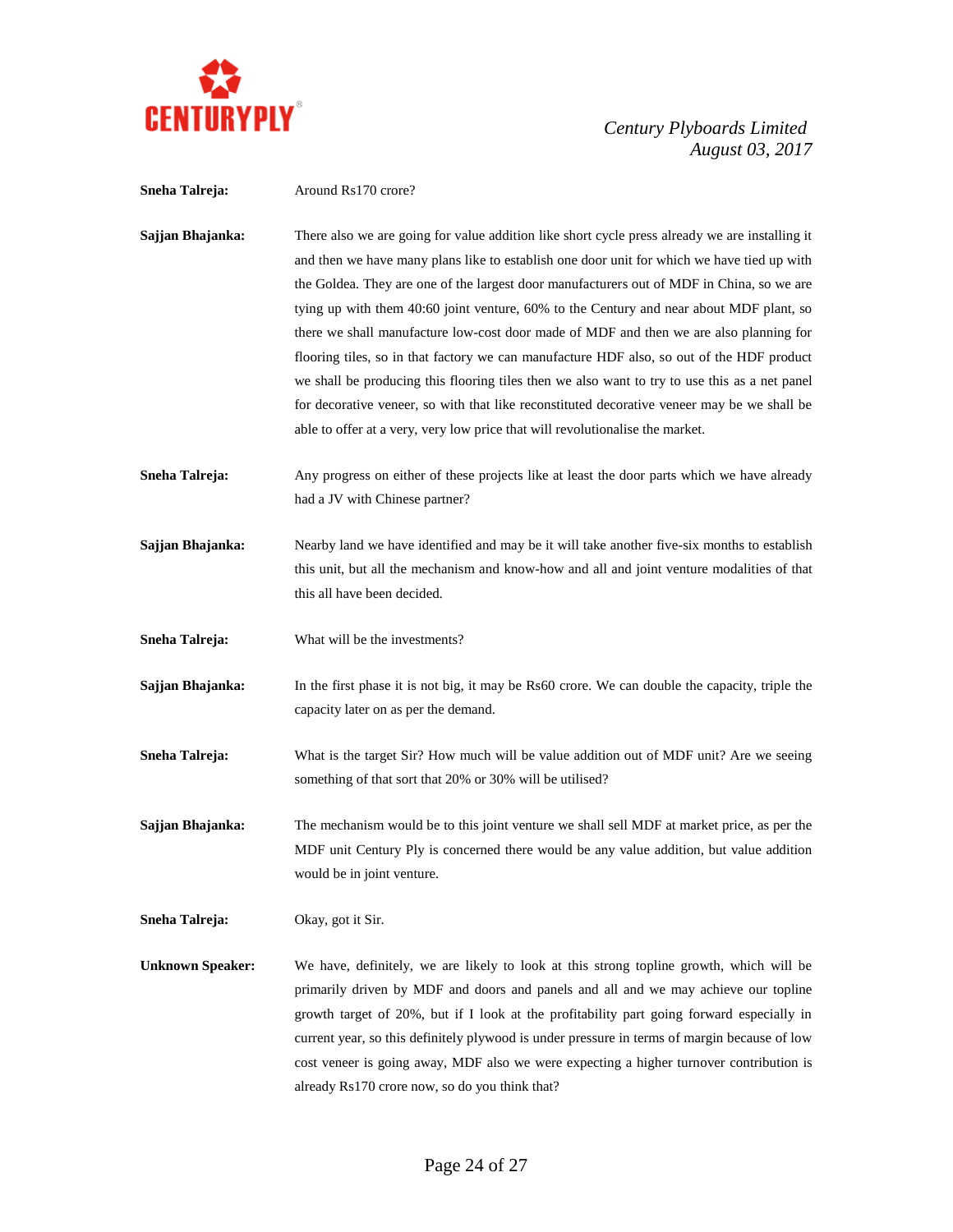

- **Sajjan Bhajanka:** We have not much time because up to September things would stabilise and other things and after that we shall start giving the material to the market, so initially it will take some time to build the momentum and there would be some inventory into the channel, which would not be sold ultimately. Once channel is fully stuffed after that whatever we manufacture it will go to the market, but some buffer or cushioning effect would be there in between.
- **Unknown Speaker:** Exactly, that is what my point was that probably though at topline, we may maintain 20% growth, but at bottomline this year in FY2018 you see that the growth may be slightly muted off just 5% to 7% for this year?
- **Sajjan Bhajanka:** Already around 10%, we are maintaining with existing products, whatever MDF would be there, it is totally in addition to that and particleboard has also now started contributing last year it was negligible, so we are operating at full capacity, so we hope that we shall continue the same to the end of next financial year.

**Unknown Speaker:** Thanks.

- **Moderator:** Thank you. Due to time constraints we will take the last question from the line of Pranav Mehta from Equirus Securities. Please go ahead.
- **Pranav Mehta:** Thank you Sir for taking my question. Basically wanted to understand on this new capacity that you are developing with Chinese player and the solar panel that you are going to install at all your plants. So how much would be the cost saving from that solar plant Sir, panels and all that?
- **Sajjan Bhajanka:** I think Keshav will take it.

**Keshav Bhajanka:** We have been able to strike a deal whereby the cost of solar energy will be 3% as an AMC, the basic cost will be around Rs4.5-5.0 crore for 1 megawatt and we will get 14 lakhs unit of electricity free, now if you look at Chennai plant 14 lakh unit will come at about 1.1 crore, so compared to that we will only be paying the interest, as such it is a very good cost saving that is going to be incurred on account of our solar project, this is the first that we have put into play, the first unit should go live by October, post the assessment, we will see, we have already done a detailed plan and we are going to go plan that out plant by plant after that.

**Sajjan Bhajanka:** Again this will be deemed as a green incentive like we are supposed to generate 10% power from green sources so otherwise we have to pay some penalty, so it will take care of that.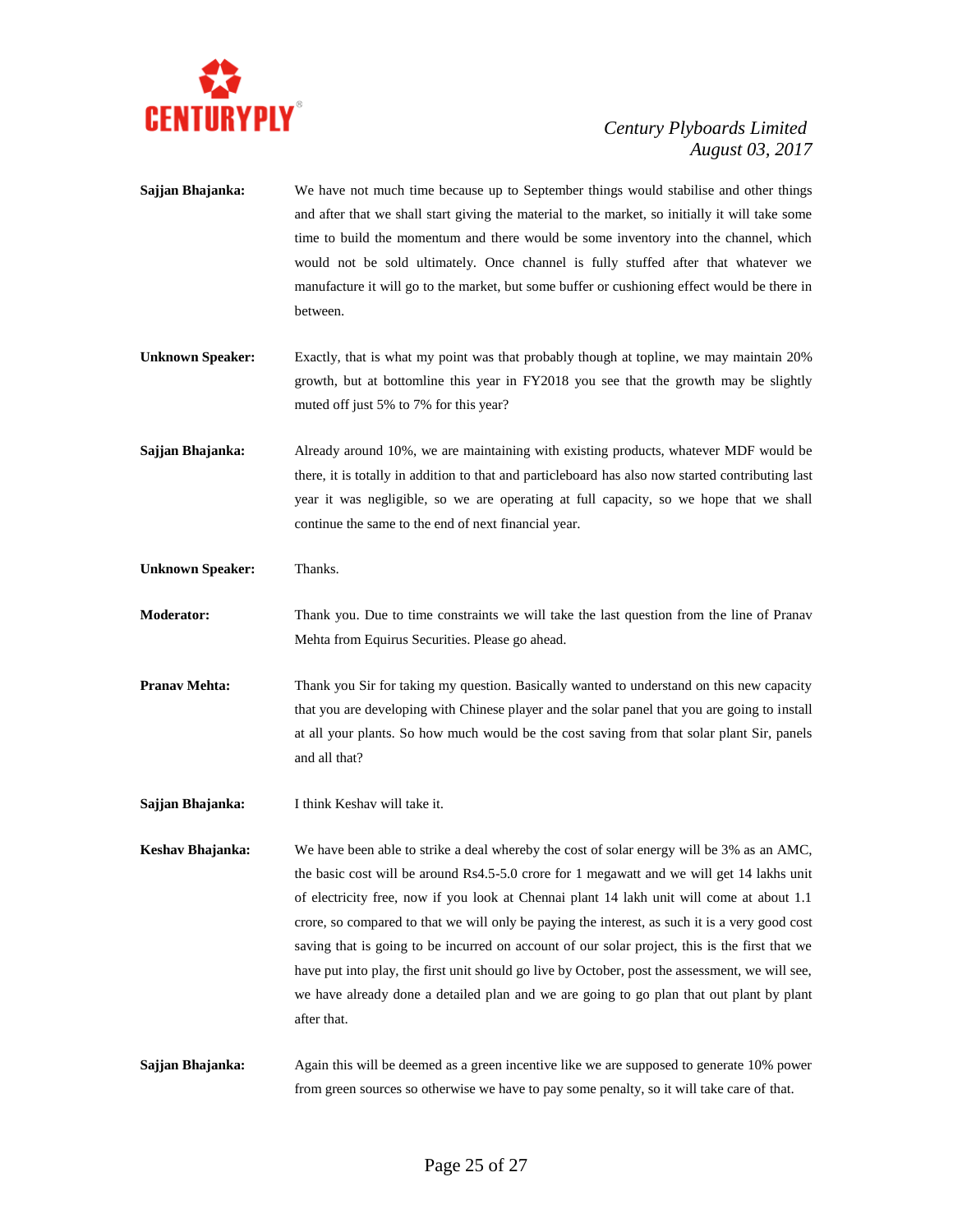

- **Pranav Mehta:** About this joint venture with the Chinese company, so what kind of margins we will be able to make there and what kind of revenue target you are contemplating for next and when will the plan be coming up?
- **Sajjan Bhajanka:** We have some projections, but our Chinese partners they are very excited seeing the labour price here. In China, the minimum wage is Rs30,000 per month wherein in India it is still Rs7,000-8,000. So that way it is almost 25% and then even they were thinking of importing some MDF from India to China, although just I could not understand, so they were finding our projected price is very, very competitive and even cheaper than to their price in China. And the next thing they have promised us the production cost in India would be much cheaper and we shall divert lot of our export orders to India. From China, they were exporting to European and to some other countries; they have indicated that we should develop it. We have plenty of order, so we will start exporting also from our Indian wages.
- **Pranav Mehta:** Okay and Sir about the new ventures that you have ventured likes PVC sheets and door skins, and all that. Sir how is it panning out?
- **Sajjan Bhajanka:** Here you know everything will be there because they make all the solutions even the steal doors, the skins they manufacture, the PVC doors and other painted doors, so they are manufacturing door frames also, the windowed door, door frames, window frames and the whole range of these products they are manufacturing in China and there is very big area that they were manufacturing, they are manufacturing more than 3,000 doors per day and spread over very big area and they have a very big display also, though all they gave like live demonstration of doors and windows, all polished, be polished other things solid wood.
- **Pranav Mehta:** Okay and Sir one last question regarding this MDF. So in MDF, what kind of EBITDA margins can we expect?
- **Sajjan Bhajanka:** We except it would be 30% plus because again the place where we are putting MDF that is the richest source of the plantation timber, Hoshiarpur, it is adjacent to Gurdaspur and then out of that Himachal is there, Jammu is there and this side, that side, in the east side of that is Uttarakhand, the entire belt is rich in plantation and somehow there is not enough demand for plantation so prices if substantially come down that is not good thing, people are eagerly waiting of our commissioning of the production. So that the price would go upward, but availability is plenty and usually for MDF plants keeping the raw material, but it is not the prime raw material. It is a secondary raw material leftovers, which is available between Rs2-2.5/kg. So that material is maybe 25% of the total availability, but in our area the total availability is more than five times of our requirement. Hopefully, we shall get 25% in the